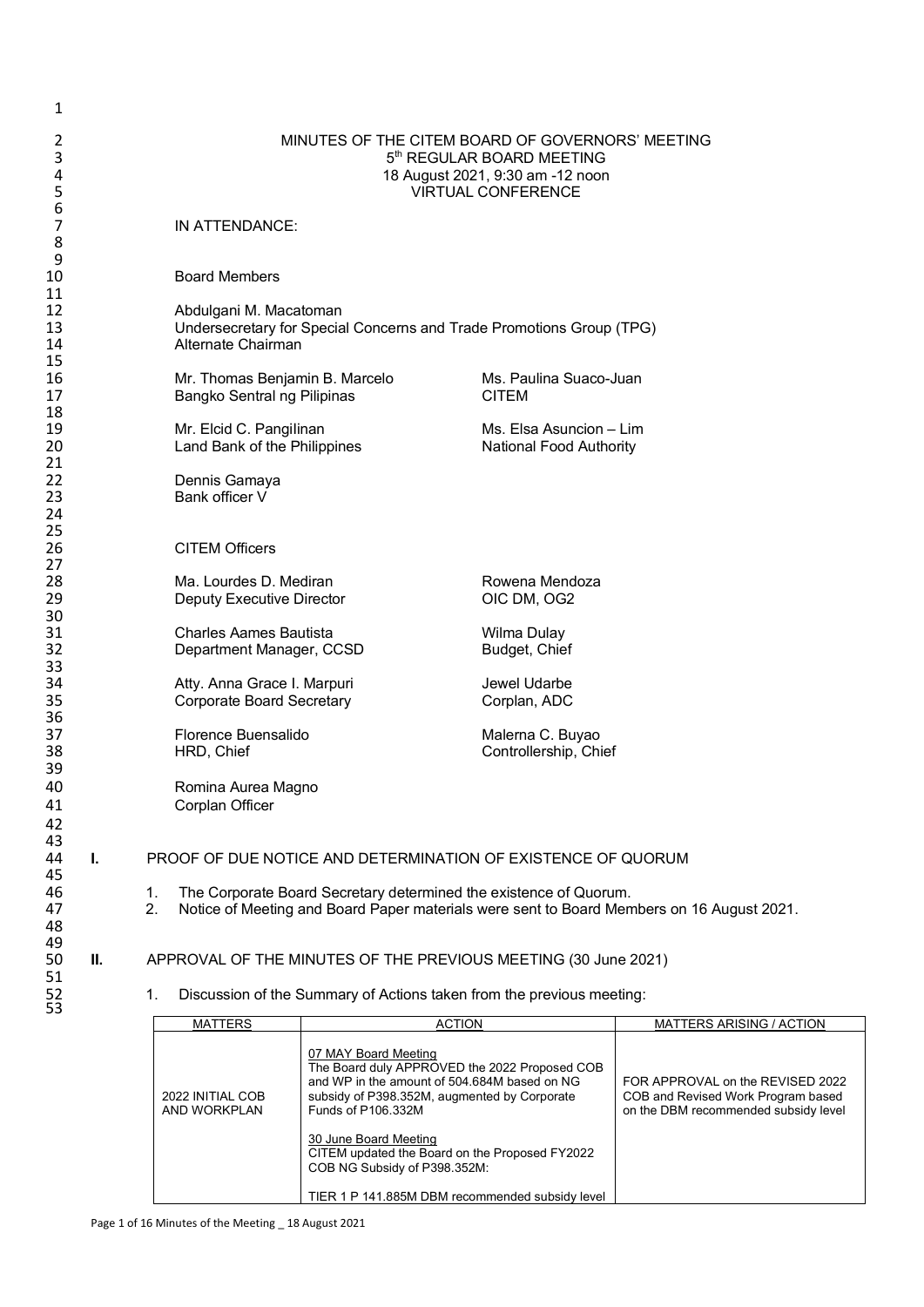|                      | TIER 2 256.467 Proposed Tier 2 for DBM             |                              |
|----------------------|----------------------------------------------------|------------------------------|
|                      | evaluation                                         |                              |
|                      | P398.353M<br>Total                                 |                              |
|                      |                                                    |                              |
| 2021 SUBMITTED       |                                                    |                              |
| PERFORMANCE          | Duly Noted by the Board                            | APPROVAL of the MODIFIED PES |
| <b>EVALUATION</b>    |                                                    | based on GCG recommendations |
| <b>SYSTEM</b>        |                                                    |                              |
| Grant of 2020 PRAISE | Duly Noted by the Board                            |                              |
| Vaccination Program  |                                                    |                              |
|                      |                                                    |                              |
|                      | <b>BOARD ACTIONS APPROVED AND RATIFIED</b>         |                              |
|                      |                                                    |                              |
|                      | Authorization on BIRD Electronic Filing System and | APPROVED                     |
|                      | Payments (EFPS)                                    |                              |
|                      |                                                    |                              |
|                      | 5 Contracts Ratified executed for the period May - | Submitted to the COA Auditor |
|                      | June 2021.                                         |                              |
|                      |                                                    |                              |

- 56 2. Alternate Chairman called for the approval of the minutes of the previous meeting before finishing<br>57 off the discussion of the Summary of Actions taken. off the discussion of the Summary of Actions taken.
- 59 3. Corporate Board Secretary Atty. Grace Mapuri enlightened the board about the revision made on<br>60 the minutes of the meeting last June 30 based on the comments of the Board. the minutes of the meeting last June 30 based on the comments of the Board.
	- 4. Having no further comments—

64 "RESOLVED, that the Minutes of the Previous 30 June 2021 65 Virtual Board Meeting, being in order, is hereby 66 APPROVED.

67 *(Res. No. BM 2021-08-01)*

- 69 5. Corporate Board Secretary Atty. Mapuri added the Value Food Innovation Program (VFIP) Taste Test Activity to the Summary of the board of actions to put 71 a closure since it was forgot to mention in the discussion earlier.
- 73 6. OIC DM Rowena Mendoza explained that the Value Food Innovation Program<br>74 (VFIP) Taste Test Activity that was scheduled August 6 and 18 was postponed in 74 (VFIP) Taste Test Activity that was scheduled August 6 and 18 was postponed in 75 the meantime because of the Enhance Community Quarantine that was yet again imposed on NCR plus.
- 78 7. The Taste test activity is off hold until the quarantine restrictions is lifted to ensure<br>79 series of the was assured that the activity will push through before the 79 everyone's safety. It was assured that the activity will push through before the<br>80 Value Food Innovation Program (VFIP) will be launched as next FOODPH in the Value Food Innovation Program (VFIP) will be launched as next FOODPH in the fourth quarter of this year.

## 84 **REPORTING**

- **III.** EXECUTIVE DIRECTOR'S REPORT ON THE IFEX AND FOODPHILIPPINES WEBSITES
- 1. ED Pauline discussed to the Board the updates on the Top line figure from CITEM's TOP from January 89 to July and went ahead to discuss the recently concluded promotion activities and the upcoming 90 launch of the digital platform for the food sector.

|                     | <b>TARGET</b> | <b>ACTUAL</b> | % ACCOMPLISHMENT |
|---------------------|---------------|---------------|------------------|
| <b>EXPORT SALES</b> | USD66.49M     | USD22.926M    | 34%              |
| <b>EXHIBITORS</b>   | 718           | 458           | 64%              |
| <b>INQUIRIES</b>    | 5.691         | 5.260         | 92%              |
| <b>TRADE BUYERS</b> | 2.684         | 3.273         | 122%             |

92 93<br>94

91

94 2. CITEM has to date generated a total of USD22.926M in reported export sales; these are both booked 95 and under negotiations for participating exhibitors through the organization of the CITEM signature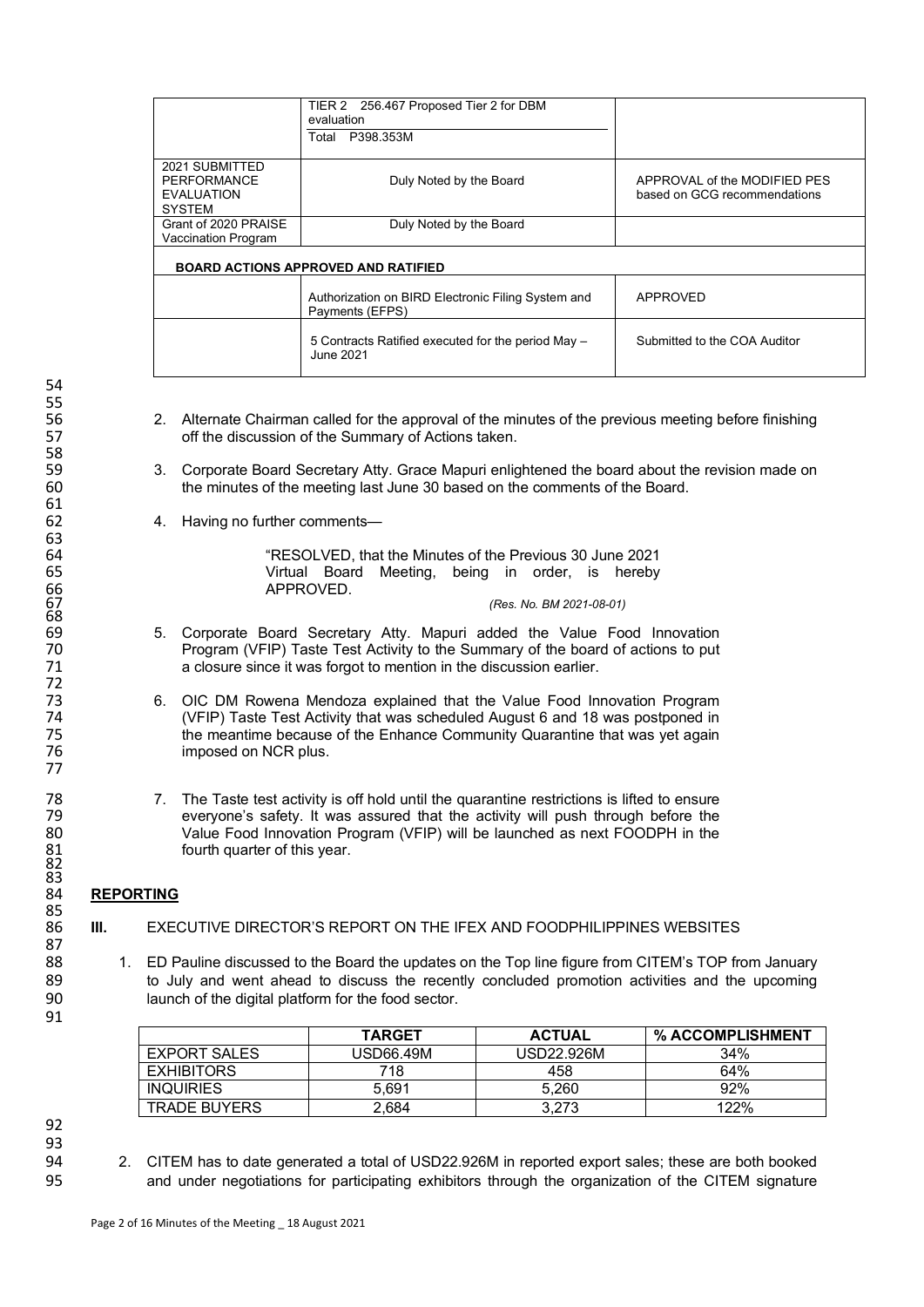events in the digital platform, Philippine participation in hybrid overseas trade fairs, digital trade shows and business matching events from the period covering January to July. 

- 3. In terms of lead generations, as of end of July 2021 a total of 5,260 trade inquiries were generated for 458 SMEs or companies from 3,273 local and international potential trade partners around the world.
- 101<br>102 4. Update on the promotion activity, the Philippine Export Promotion Package is already in the final stages of delivery. This is being done in collaboration with Department of Foreign Affairs to celebrate 104 the quincentennial of the Philippines and the story is written by Angelo Comsti that will accompany the 105 food baskets and can be downloaded via QR code.

- 5. The baskets were commissioned by the DFA for distributions to the different embassies and/or trade partners of the Philippines via the embassy abroad. The baskets contained cocoa products and rum and were designed by Kenneth Cobonpue and manufactured by S.C Vizcara.
- 6. The shipment bid failed three (3) times because of the increase shipping cost from the time the 112 products were conceptualized which is over five (5) times the initial quote. Currently, CITEM is sourcing a consolidator to ship out the products by early September.
- 115 7. PHX Tokyo a mentorship and product development program that aims to break the Philippine<br>116 fashion brand into the Japanese market was launched during the last FAME plus event in October. fashion brand into the Japanese market was launched during the last FAME plus event in October.
- 8. Every month, the mentors which is the H3O showroom meet with eight (8) chosen designers and the culmination product was a showroom event in Tokyo held last July 7-9. This program assisted eight (8) exhibitors, and out of the 120 invited buyers, twenty –two (22) attended the onsite presentations.
- 9. The total sale is USD5955. The result for the on-site presentation was disappointing in terms of the 123 sale for CITEM and the exhibitors but it is not unusual since Japanese buyers do not really place<br>124 orders during the first season but they are surprised by the breath and depth of the Philippine talent. orders during the first season but they are surprised by the breath and depth of the Philippine talent.
- 10. To note, 22 buyers who showed up on the on-site presentation is not bad at all given that the exhibition was held in the middle of the lockdown in Tokyo.
- 11. 4 out of the 8 brands in the exhibition will be showcased in September during the women's wear show 130 in the H3O fashion bureau showroom in Tokyo. There were also proposals for pop up stores in quarter<br>131 120 14 through the second quarter of 2022 in the following department store: Isetan Shiniuku. Nagova 4 through the second quarter of 2022 in the following department store: Isetan Shinjuku, Nagoya Mitsokoshi and Udakyu Department Store.
- 12. Two brands, Jill Lao and Feanne have been invited by H3O to join its showroom roaster of brands which is one of the goals of this program to find representation in Tokyo for Filipino designers.
- 13. FOODEX TOKYO B2B was held last June 23 and 29 for the purpose of online participation of CITEM's 10 exhibitors on the FOODEX digital program. 60 meetings were held with 25 Japanese buyers which were then extended to 7 more meetings connecting with 7 Japanese buyers and 2 exhibitors. As of July 19 this year, a total of USD 1,936,231.60 was reported in export sales.
- 141<br>142 14. Two legs of business matching activities were held in August  $3 - 5$  to CITEM's largest markets which is China. The first leg connected 24 exhibitors with 26 buyers earning 81 trade inquiries. USD 1,398,702.40 was reported in export sales. The second leg connected 50 exhibitors with 60 buyers which ran a total of 220 meetings and USD 800,000 were reported in export sales.
- 15. FOOD Philippines.com is envisioned to be any foodies' entry point into the world of Philippine flavours and ingredients. This website will use stories about Filipino food to engage global audiences and will serve as an aggregator and distribution point for private sector and other government agencies who promote Filipino products and cuisines such as DTI attached agencies like the export marketing bureau or the EMB, PTIC posts, Department of Agriculture, Department of Tourism and the Department of Foreign Affairs among others.
- Page 3 of 16 Minutes of the Meeting \_ 18 August 2021 16. On the other hand, IFEX Connect is a promotion and lead generation platform that would provide 155 155 access to exhibitors' profiles and business matching facilities to help enhance the comprehensive<br>156 sourcing experience that CITEM offers online. It will feature a catalogue of suppliers from the sourcing experience that CITEM offers online. It will feature a catalogue of suppliers from the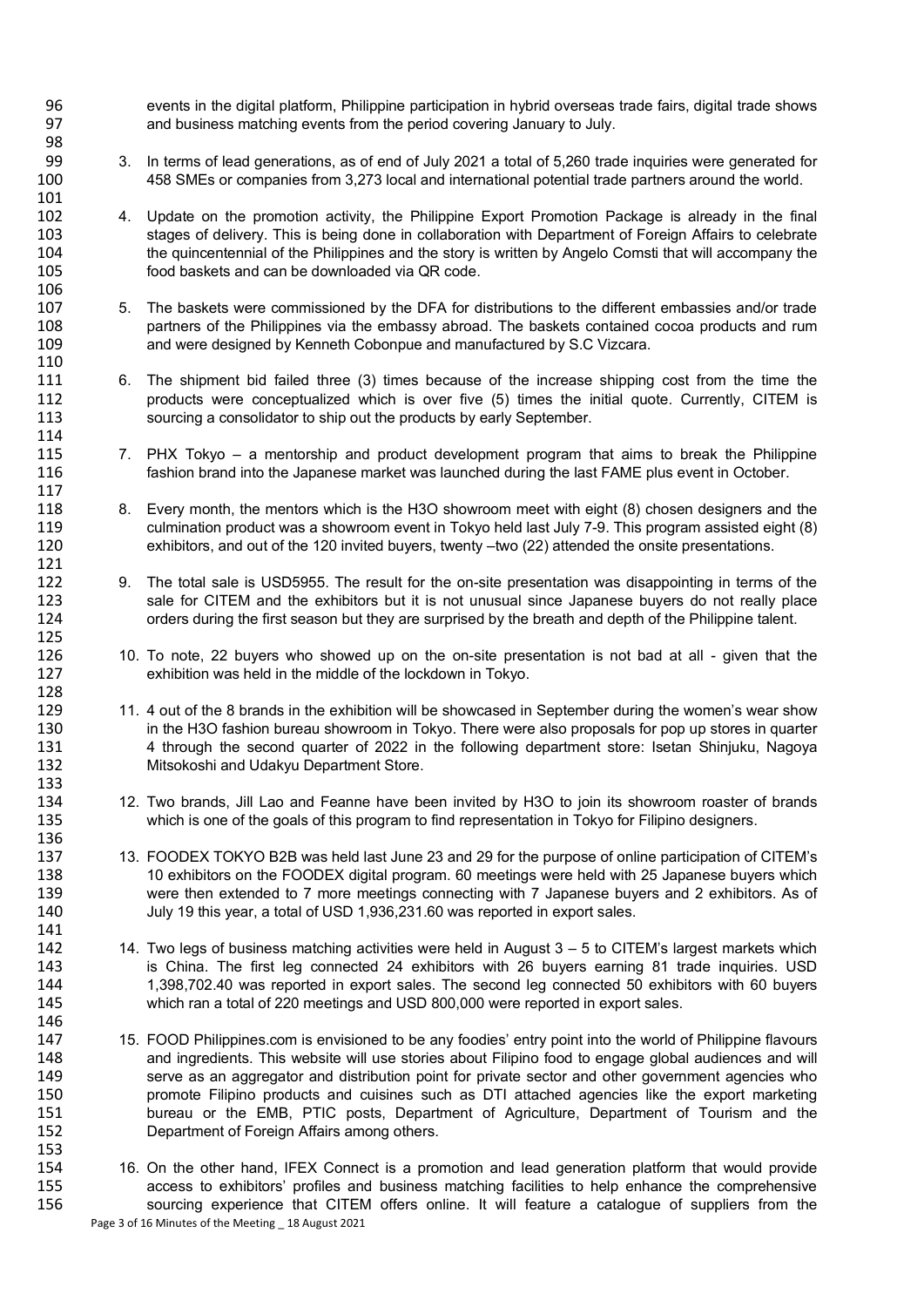- 157 Philippine food sector where buyers can arrange business to business meetings and directly 158 communicate with companies that fit their requirements.
- 160 17. Content and user experience between FOOD Philippines.com and IFEX Connect are designed to 161 provide a customer journey that is both engaging and information driven and be community building.<br>162 **Both website will offer content marketing and advertising opportunities this includes: sponsored** 162 Both website will offer content marketing and advertising opportunities this includes: sponsored articles, branded direct emails, branded recipe videos, digital events sponsorships and affiliate links.
- 165 18. Both websites are now live on beta. CITEM already on-boarded stake holders for these sites and are<br>166 166 now facilitating the registration of both exhibitors and buyers on IFEX Connect. Exhibitors are being 166 now facilitating the registration of both exhibitors and buyers on IFEX Connect. Exhibitors are being<br>167 trained to navigate the platform. These sites will be launched to the public on September 23-25 at the 167 trained to navigate the platform. These sites will be launched to the public on September 23-25 at the 168 first IFEX Philippines digital expo.
- 170 19. A walk-through video prepared by CITEM's web developer, Universal McCann and delivered by their 171 managing director, Rena Francisco is presented to the board to better understand and appreciate the 172 two websites.
- 174 20. CITEM board and officers are encouraged to navigate and learn more about the sites on their leisure 175 time and send out their issues/concerns regarding the user so that it can be addressed right away.
- 21. Alternate Chairman commended CITEM for its good performance despite the challenge brought about 178 by the pandemic. He then asked for clarification on how much of the export sales under actual sales is 179 booked and how does CITEM monitor those under negotiations.
- 181 22. ED Pauline clarified that there's no way in telling whether if the sales are booked or under negotiations 182 because those figures are reported by the exhibitors right after the event and it will take strenuous 183 effort to monitor the time if the sales will be fulfilled.
- 23. For the China B2B, Alternate Chairman ask for the reason as to why the sales generated for the 186 second leg was only USD800,000 even though there are many of exhibitors, buyers and meetings<br>187 conducted. conducted.
- 189 24. OIC DM Rowena Mendoza clarified that CITEM have not yet received the completed exhibitors' report, 190 only initial report is available to them.
- 193 25. Having no more comments—

164

169

173

176<br>177

180

184<br>185

188

191 192

194<br>195

197<br>198

199 200

204

207

195 "RESOLVED, that the Executive Director's report on IFEX Philippines and Food Philippines websites, being in order, is hereby NOTED."

198 *(Res. No. BM 2021-08-02)*

- $\frac{201}{202}$ 202 **IV.** CITEM FINANCIAL REPORTS as of JUNE 30,2021 AND UPDATES ON REVENUE AS OF AUGUST 203 2021
- 205 1. Chief Accountant Erna Buyao from the Controllership Division discussed the financial 206 performance of CITEM as of June 30, 2021.

|                           | 2021   | 2020   | Inc/(Dec)   |
|---------------------------|--------|--------|-------------|
| <b>CORPORATE</b>          |        |        |             |
| <b>REVENUE</b>            |        |        |             |
| <b>SERVICE INCOME /</b>   | 0.304  | 15.494 | $(98.04\%)$ |
| <b>PARTICIPATION FEES</b> |        |        |             |
| <b>TOTAL REVENUE</b>      | 0.304  | 15.494 | (98.04%)    |
| <b>LESS OPERATING</b>     |        |        |             |
| <b>EXPENSES</b>           |        |        |             |
| PERSONAL SERVICES         | 34.444 | 34.233 | 0.10%       |
| <b>MOOE</b>               | 15.131 | 46.932 | (67.76%)    |
| <b>FINANCIAL EXPENSES</b> | 0.008  | .118   | (93.28%)    |

Page 4 of 16 Minutes of the Meeting \_ 18 August 2021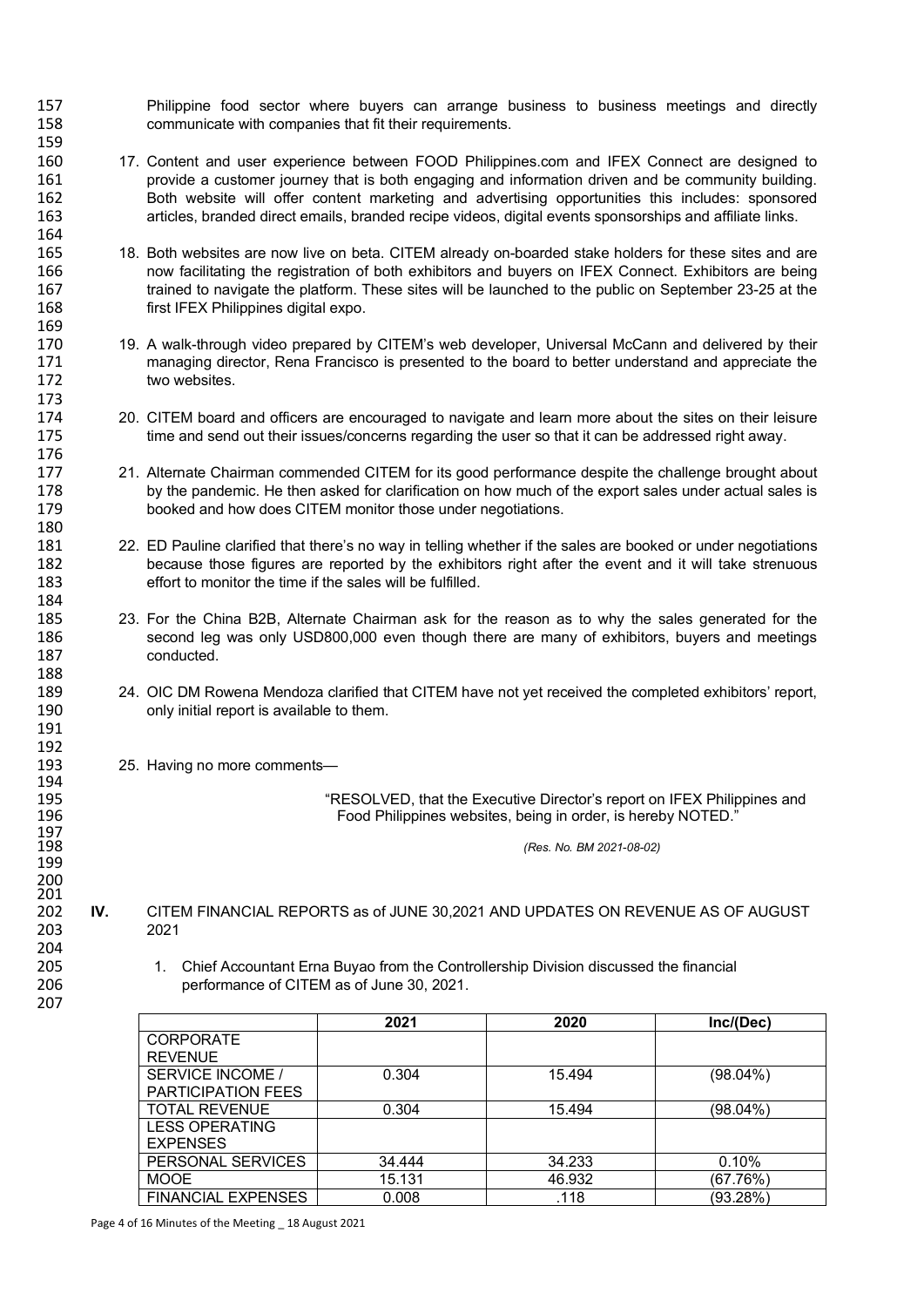| <b>LOSS FROM</b><br><b>OPERATIONS</b> | (49.279) | (65.789) | $(25.10\%)$ |
|---------------------------------------|----------|----------|-------------|
| SUBSIDY                               | 70.942   | 139.240  | (49.05%)    |
| GAINS/(LOSSES)                        |          | (0.003)  |             |
| <b>NET SURPLUS</b>                    | 21.663   | 73.448   | $(70.50\%)$ |

- 209 2. As of June 30, 2021, CITEM have generated a total revenue of 304,000 compared with year 210 2020 which is lower by 98% that is attributable to the 3 international events that was held last year.
- 213 3. For personal services this year, it has generated 34.444 million as compared with 2020 that has 214 34.233 million or a minimal increase of .10%.
- 216 4. For MOOE, CITEM have a total of 15.131 million compared with 2020 that had 46.932 million or 217 a decrease of 67.76%, mainly due to the expenses incurred from the international fairs that 218 happened last year.
- 221 5. For financial expenses, CITEM disburse 8,000 PHP for the year 2021 compared with 2020 which<br>is 118,000 PHP or a decrease of 93.28% attributable to the decrease in the transactions abroad is 118,000 PHP or a decrease of 93.28% attributable to the decrease in the transactions abroad 223 which transmitted through the banks. And for that, a net loss of 49.279 million for the year 2021 224 was suffered and 65.789 million or 25.10% was the total net loss for 2020.
- 226 6. For the subsidy received from the national government, CITEM received 70.942 million for 2021 227 which is lower by 49.05% compared to 2020 subsidy which was 139.240 million. There is a 228 recorded of a minimum 3,000 losses for this.
- 230 7. As a result, for 2021 CITEM have a net surplus of 21.663 million compared to last year which 231 was 73.448 million or a decrease of 70.50%
- 8. BM Elsa Asuncion Lim asked for the reason on the slight increase in the personal services 234 whether it's due to new hire or because of the adjustment in salaries.
- 236 9. HRD Chief Florence Buensalido answered that the for the year 2020, it is based on the actual PS<br>237 and on the other hand. 2021 is based on the number of employees who are budgeted for the and on the other hand, 2021 is based on the number of employees who are budgeted for the 238 year including the number of the existing permanent and those who will be hired and/or 239 **promoted.**
- 241 10. BM Elsa Asuncion Lim clarified that the reason on the increase is not on actual expense or 242 services for 2021 based from what HRD Chief Florence Buensalido statement.
- 244 11. Chief Accountant Erna Buyao cleared that the amount are all based on actual expenses due to 245 some promoted personnel hence the increase of .10%.
- 12. Deputy Executive Director Ma. Lourdes Mediran went on to give her point that maybe it is 248 because of the hiring of Mr. Charles as Department Manager since it's a high position that give 249 rise to the increment of the actual cost.

|                                                                   | 2021  |
|-------------------------------------------------------------------|-------|
| Go Lokal                                                          | 0.175 |
| Create (Kumu)                                                     | 0.100 |
| Create (ACCIB)                                                    | 0.250 |
| Create (Office of Cong. Velasco)                                  | 0.750 |
| NY NOW and Maison MOM                                             | 1.100 |
| <b>TOTAL REVENUE</b>                                              | 2.375 |
|                                                                   |       |
| Anticipated additional revenue within August                      |       |
| DFA – Office of the USEC for the Int'l Economic Relations (OUIER) | 8.000 |

208

212

215

219 220<br>221

225<br>226

229

232<br>233

235<br>236

240

243

246<br>247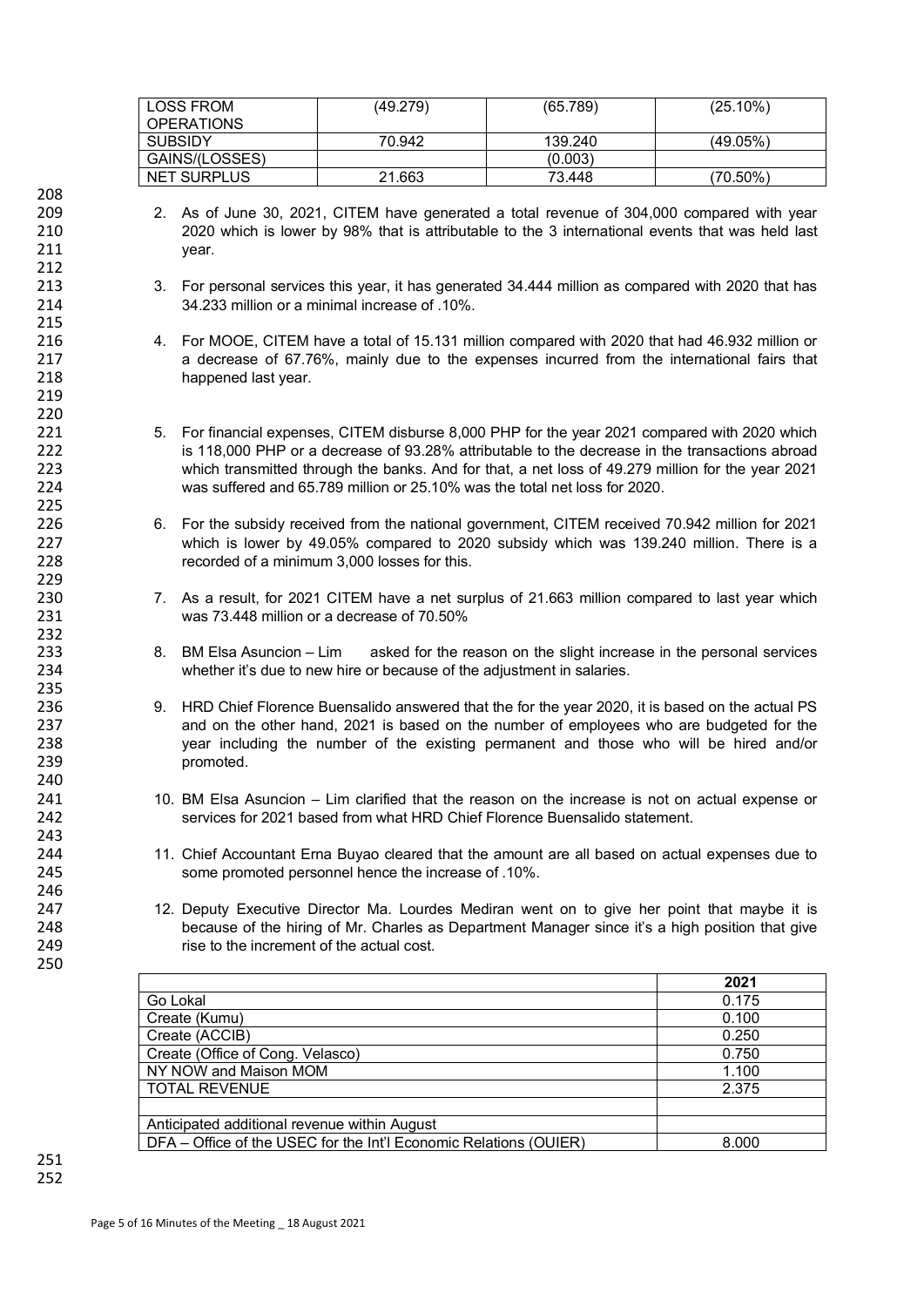- 253 13. Chief Accountant Erna Buyao continued with the discussion on the update on the revenues as of 254 August 2021.
- 256 14. As of August 31, 2021, the total revenue is 2.375 million. And there is an anticipation of additional 257 collection which will be coming from the DFA for the Philippine Export Promotion Package<br>258 contract with them. In total, CITEM is expecting to generate a total of 10.375 million as of August 258 contract with them. In total, CITEM is expecting to generate a total of 10.375 million as of August<br>259 31 this vear. 31 this year.
- 261 15. DSP Atty. Dennis asked for clarification whether the slides and Board paper being presented are<br>262 15. In thousands or in millions. in thousands or in millions.
- 264 16. Chief Accountant Erna Buyao went on to clear that figures on the slides and board paper she is 265 presenting to the board are in millions.
- 267 17. DSP Atty. Dennis is now well aware and informed the board that there is a need to revise the<br>268 slides as well as the board paper as per clarification made. BM Elcid Pangilinan has the same 268 slides as well as the board paper as per clarification made. BM Elcid Pangilinan has the same<br>269 concern since the unit used in the slides are commas (.) rather than period (.). concern since the unit used in the slides are commas (,) rather than period (.).

271 STATEMENT OF FINANCIAL POSITION as of 30 June 2021

|                             | 2021    | 2020    | Inc/(Dec) |
|-----------------------------|---------|---------|-----------|
| <b>ASSETS</b>               |         |         |           |
| <b>CURRENT ASSETS</b>       |         |         |           |
| CASH AND CASH EQUIVALENTS   | 397.926 | 405.199 | (1.79%)   |
| <b>RECEIVABLES</b>          | 7.490   | 16.578  | (54.82%`  |
| <b>INVENTORIES</b>          | 1.231   | 2.029   | (39.33%)  |
| OTHER THAN CURRENT ASSETS   |         |         |           |
|                             | 20.348  | 14.307  | 42.22%    |
| <b>TOTAL CURRENT ASSETS</b> | 426.995 | 438.113 | (2.54%)   |

273

276<br>277

279<br>280

282

284<br>285

287

255

260

263

266

270

272

- 274 18. For the current assets, CITEM has cash and cash equivalents of 397.926 million and for the year<br>275 2020, the cash and cash equivalents were 405.199 million or a decrease of 1.79%. 2020, the cash and cash equivalents were 405.199 million or a decrease of 1.79%.
- 277 19. For receivables, 2021 has generated a 7.490 million while last year, 2020 had 16.578 million 278 which is a 54.82% decrease.
- 280 20. For inventories, 2021 has an inventory of 1.231 million compared to 2020 of 2.029 million or a decrease of 39.33%
- 283 21. Other current assets for 2021 are 20.348 million while 2020 is 14.307 or an increase of 42.22%.
- 285 22. For the total assets 426.995 million was collected which lowered by 2.54% compared to 2020 286 which was 438.113 million.

|                                 | 2021    | 2020    | Inc/(Dec)  |
|---------------------------------|---------|---------|------------|
| <b>ASSETS</b>                   |         |         |            |
| NON-CURRENT ASSETS              |         |         |            |
| <b>RECEIVABLES (NET)</b>        | 3.780   | 0.861   | 339.53%    |
| PROPERTY AND EQUIPMENT          | 22.997  | 24.142  | $(4.74\%)$ |
| OTHER NON-CRRENT ASSETS         | 305.642 | 308.368 | $(0.88\%)$ |
| <b>TOTAL NON-CURRENT ASSETS</b> | 332.419 | 333.371 | (0.28%)    |
| <b>TOTAL ASSETS</b>             | 759.414 | 771.484 | (1.56%)    |

288

291

- 289 23. For non-current assets, CITEM has a receivable of 3.780 million compared with 2020 that is 290 0.861 million or an increase of 339.53%.
- 292 24. For property and equipment, this year has 22.997 million compared to last year's 24.142 million 293 which is a 4.74% decrease.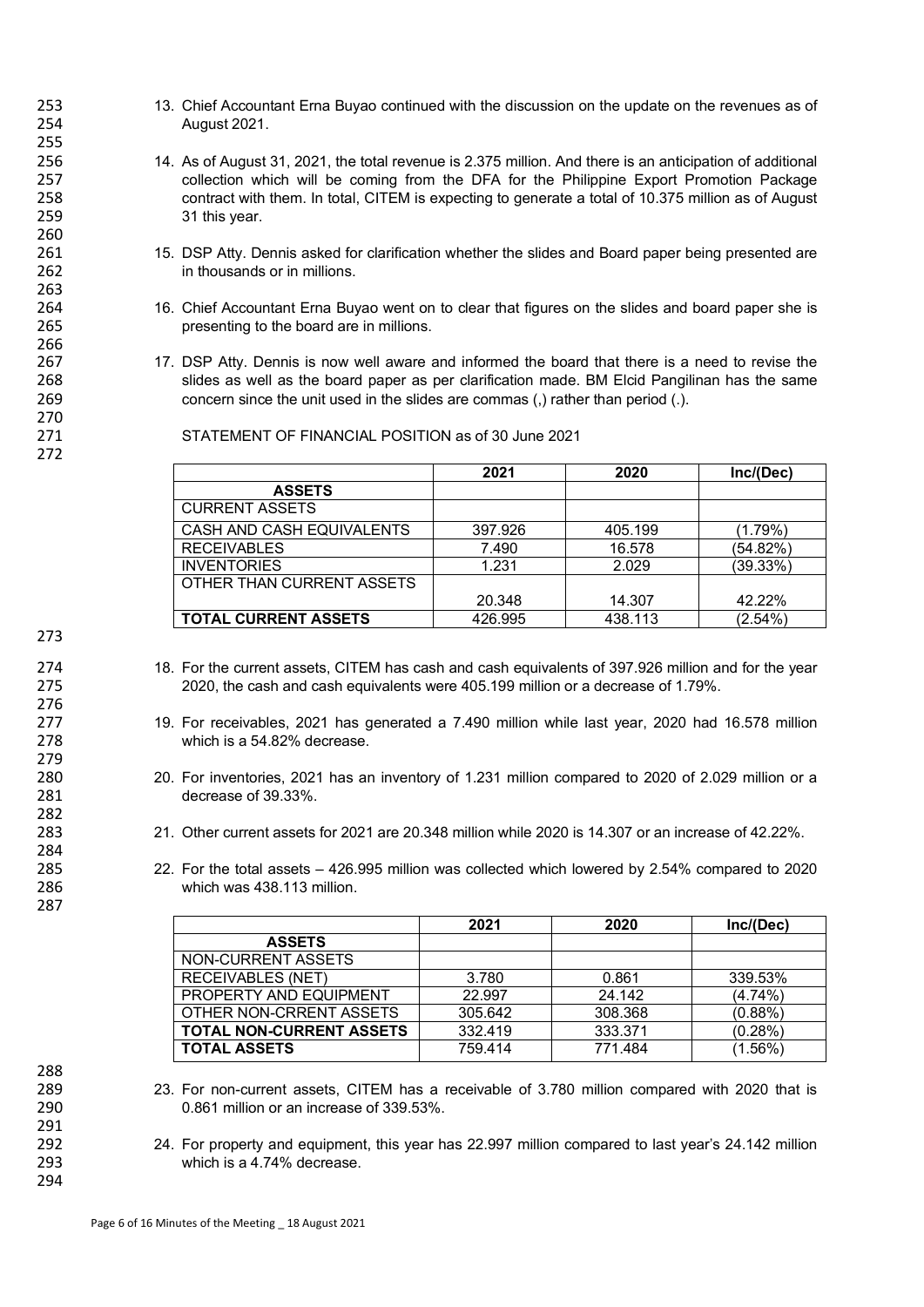- 295 25. Other non-current assets this year is 305.642 million while 308.368 million for 2020 which in turn 296 is 0.88% reduction.
- 298 26. A total non-current asset is at 332.419 million this year while 2020 has a total of 333.371 which is 299 a 0.28% decrease.
- 301 27. The total assets this year is at 759.414 million while 771.484 million for last year which is 1.56% 302 decrease.

|                                  | 2021    | 2020   | Inc/(Dec) |
|----------------------------------|---------|--------|-----------|
| <b>LIABILITIES</b>               |         |        |           |
| <b>CURRENT LIABILITIES</b>       |         |        |           |
| <b>FINANCIAL LIABILITIES</b>     | 143.961 | 36.470 | 294.74%   |
| <b>INTER-AGENCY PAYABLES</b>     | 11.312  | 23.288 | (51.42%)  |
| <b>TRUST LIABILITIES</b>         | 5.206   | 2.776  | 87.53%    |
| DEFERRED CREDITS                 | 5.467   | 4.685  | 16.67%    |
| OTHER PAYABLES                   | 1.122   | 0.635  | 76.69%    |
| <b>TOTAL CURRENT LIABILITIES</b> | 167.068 | 67.854 | 146.22%   |

- 306 28. CITEM's financial liability for 2021 is 143.961 million and 36.470 million for 2020. The increase of 307 294.74% is mainly due to the continuing appropriation of the 2020 budget, the same thing from 307 294.74% is mainly due to the continuing appropriation of the 2020 budget, the same thing from 308 which was used to fund part of the 2021 projects.
- 310 29. For inter-agency payables, 11.312 million for 2021 and 23.288 million for 2020 which is a 51.42% decrease.
- 313 30. For trust liabilities, 5.206 million in 2021 and 2.776 million for last year which is an 87.53% 314 increase.
- 316 31. For deferred credits, 5.467 million for this year while 4.685 million last year which is a 16.67% 317 increment.
- 32. Other payables for this year are 1.122 million and 0.635 million for 2020 which is a 320 76.69% increase.
- 33. A total current liability for this year is 167.068 million compared to last year's 67.854 million 323 which a 146.22% increase is.

|                                            | 2021    | 2020    | Inc/(Dec) |
|--------------------------------------------|---------|---------|-----------|
| <b>LIABILITIES</b>                         |         |         |           |
| NON-CURRENT LIABILITIES                    |         |         |           |
| <b>FINANCIAL LIABILITIES</b>               |         | 12.006  |           |
| <b>TRUST LIABILITIES</b>                   | 1.275   | 1.275   | $0\%$     |
| OTHER PAYABLES                             | 4.974   | 4.974   | 0%        |
| <b>TOTAL CURRENT LIABILITIES</b>           | 6.249   | 18.255  | (65.77%)  |
| <b>TOTAL LIABILITIES</b>                   | 173.317 | 86.109  | 101.28%   |
| <b>TOTAL ASSETS LESS TOTAL LIABILITIES</b> | 586.097 | 685.375 | (14.48%)  |

- 326 34. For financial liabilities, in 2020 there is 12.006 million this was outstanding payables which were 327 returned to the CITEM surplus because there are no more claims this amount, and it's already 328 been 2 years.
- 330 35. For trust liabilities, there is no movement since the amount for both years 2020 and 2021 is 331 1.275 million. Same goes for other payables, which both years have 4.974 million for other 332 payables.
- 335 36. Total current liabilities for 2021 are 6.249 million compared to last year that is 18.255 million 336 which is a 65.77% decrease.

297 300<br>301

303

325

329

333 334<br>335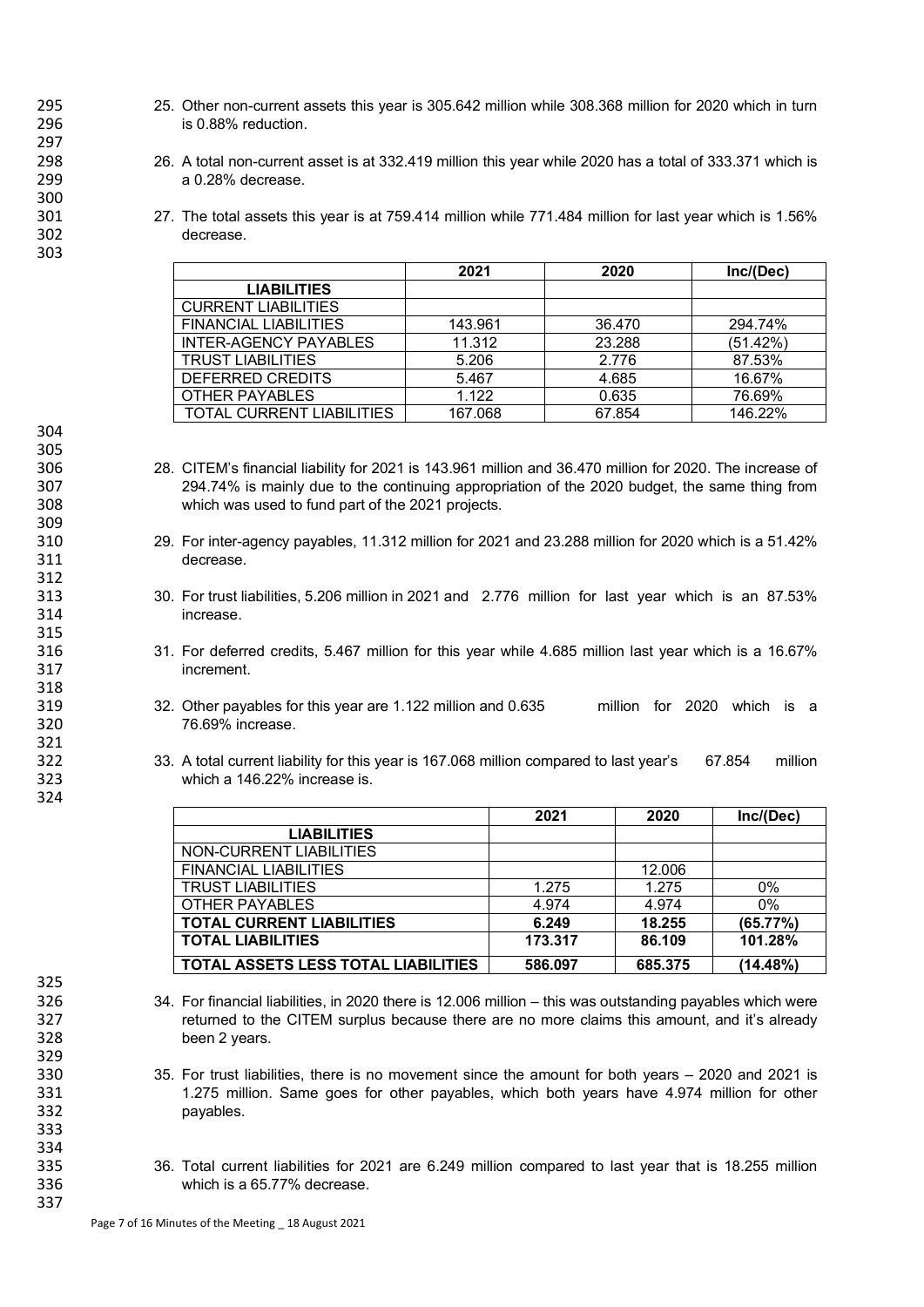338 338 37. The total liabilities are at 173.317 million this year while 36.109 million last year which turn is a 101.28% increase.

 38. Total asset less total liabilities for 2021 is 586.097 million and 685.375 million for 2020 or a decrease of 14.48%.

348<br>349

351<br>352

365<br>366

386<br>387

|                            | 2021    | 2020    | Inc/(Dec)   |
|----------------------------|---------|---------|-------------|
| NET ASSETS / EQUITY        |         |         |             |
| <b>GOVERNMENT EQUITY</b>   | 41.222  | 41.222  | 0%          |
| <b>REVALUATION SURPLUS</b> | 5.054   | 5.054   | 0%          |
| ACCUMULATED SURPLUS        | 518.158 | 565.651 | $(8.40\%)$  |
| NET SURPLUS FOR THE PERIOD | 21.663  | 73.448  | $(70.50\%)$ |
| <b>TOTAL</b>               | 586.097 | 685.375 | (14.48%)    |

- 39. Government equity is stays at 41.222 million for this year and last year. The same for revaluation surplus because it stopped at 5.054 million for the last two years.
- 40. Accumulated surplus for this year is 518.158 million while 565.651 million for 2020 which is an 8.40% decrease.
- 41. Net surplus for the period 2021 is 21.663 million and 73.448 million for 2020 or a 70.50% decrease. 354
- 42. The total for 2021 is 586.097 million or a 14.48% decrease compared to last year's 685.375 million.
- 43. Corporate Board Secretary Atty. Grace answered the question raised by BP Elcid that whether 360 personal services are within the mandate of the board the mandate of the management or an HR<br>361 action. She explained that one of the members of the board sits in the panel which is NFA for the 361 361 action. She explained that one of the members of the board sits in the panel which is NFA for the 362 selection of a third-level position. If there is a promotion, on-boarding or selection of hiring of personnel it is the Executive Director who appoints that, so it is within the management level, but the board is made sure to be informed by the actions taken by the management.
- 44. Alternate Chairman asked for the composition of the receivables amounting to 749 million in 2021 aside from the amount already reflected in the presentation and if CITEM have other anticipated source of revenue.
- 45. In reply, Chief Accountant Erna Buyao clarified that a big chunk of the 749 million receivables is 371 from the participation fees coming from local and international projects and it also includes dues<br>372 from national government agencies – these are advances made by CITEM and some came from from national government agencies – these are advances made by CITEM and some came from dues from officers and employees, resigned employees and interest receivables.
- 375 46. ED Pauline responded to Alternate Chairman's second question regarding the anticipated<br>376 sevenue. She mentioned that CITEM is hoping to collect 1.5 million from China International revenue. She mentioned that CITEM is hoping to collect 1.5 million from China International Import Expo's participation fees. 500,000 from the Department of Agriculture and 1 million from Foreign Trade Service Core and additional revenue from the Federation of Filipino-Chinese chambers of commerce and industry Inc. and participation packages from Manila FAME plus.
- 47. Bank officer Atty. Dennis inquired if CITEM is expecting a better utilization rate by the end of the year.
- 48. BP Elcid supported the comment of Atty. Dennis, he suggested for the management to include the expected year-end result in this presentation so that it can be discussed next meeting.
- 49. Chief Accountant Erna Buyao responded to the queries saying that the budget utilization rate by the end of 2021 will improve based on the outstanding balance in the accounts receivables as of 389 this period since there will be lots of upcoming projections and anticipated payments from contractors. She added that BP Elcid's comments are duly noted for matters arising for the next Board meeting.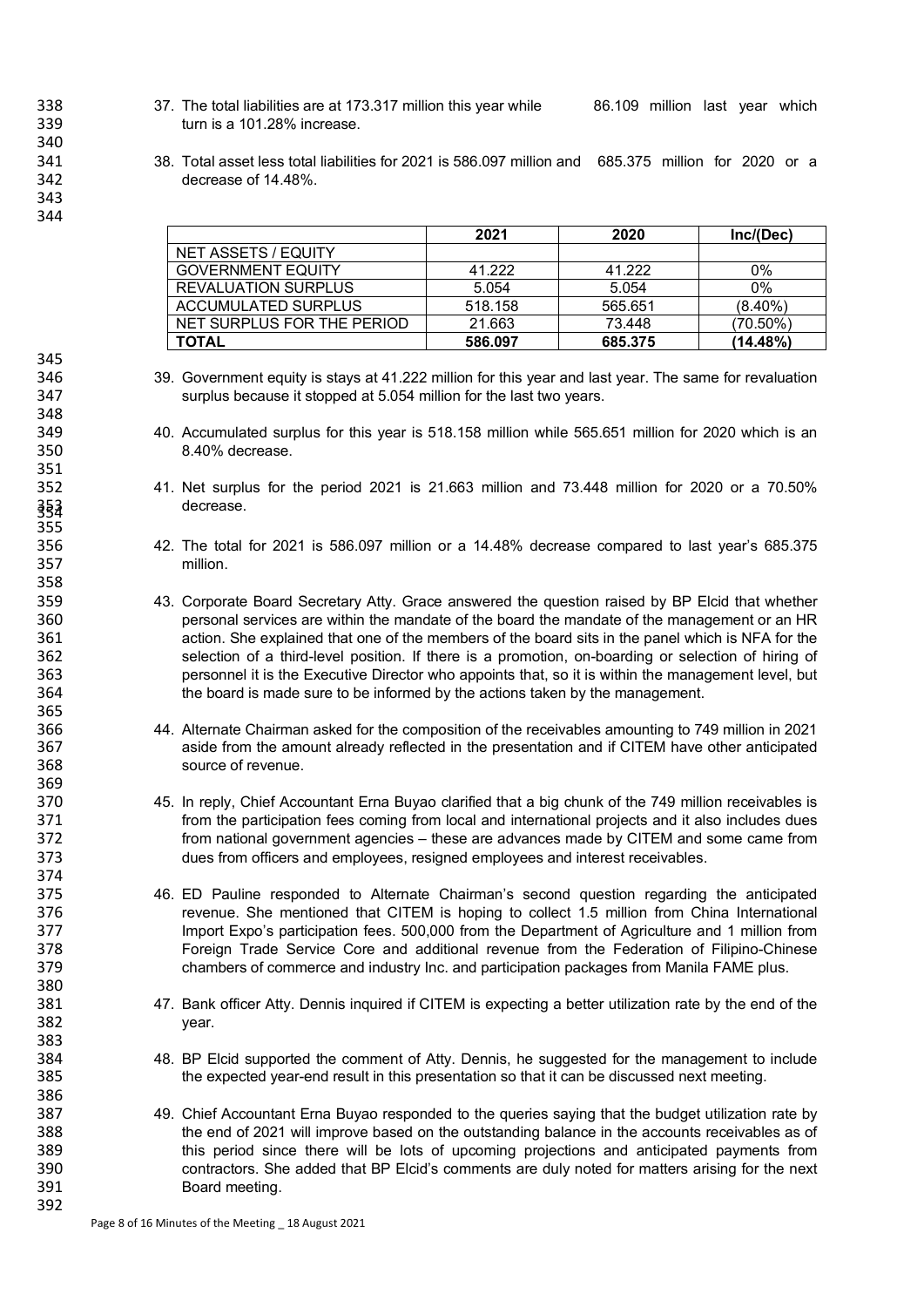- 393 50. In addition, Elsa inquired for the composition for the non-current assets since there's a significant 394 increase in the receivables.
- 396 51. Chief Accountant Erna Buyao reiterated her answer that the figure for non-current assets is 397 composed of long outstanding receivables and charges from local and international projects, but<br>398 the big part of this account was due to the allowance for doubtful accounts. She then requested 398 the big part of this account was due to the allowance for doubtful accounts. She then requested<br>399 to have an in-depth discussion about this topic for the next meeting since she is not fully to have an in-depth discussion about this topic for the next meeting since she is not fully 400 equipped when it comes to the increase in the allowance.
- 402 52. Supporting NFA Elsa Asuncion Lim comments, BP Elcid calls for the removal of the aggregated financial statements as part of the supporting documents but rather add the individual details so 404 that the board will be aware of the information about the financial whereabouts.
	- 53. Having no more comments-

409 RESOLVED, that the CITEM financial reports as of JUNE 30, 410 2021, and updates on revenue as of August 2021, is hereby 411 NOTED.

412 *(Res. No. BM 2021-08-03)*

- 415<br>416 416 **V.** REVISED 2022 CORPORATE OPERATING BUDGET AND WORK PROGRAM BASED ON 417 DBM-RECOMMENDED SUBSIDY 418<br>419
- 419 1. Budget Officer Wilma Dulay reported the updates on CITEM 2022 Corporate Operating Budget.<br>420 The Board approved the CITEM initial subsidy proposal request amounting to Php 398.352M last 420 The Board approved the CITEM initial subsidy proposal request amounting to Php 398.352M last 421 67 May 2021. Following this, DBM issued National Budget Memorandum No. 140 issued to all<br>422 departments and agencies of the government. departments and agencies of the government.
- 424 2. Pursuant to the Budget Memorandum No. 140, DMB recommended CITEM a subsidy level at 425 Php 141.885M at Tier 1 which was pegged at the same level of CITEM 2021 COB. Additionally, 426 **DBM recommended Php 10.727M under Tier 2 for support operations based on a letter dated 15**<br>427 June 2021 signed by DBM Secretary Wendel Avisado. June 2021 signed by DBM Secretary Wendel Avisado.
- 429 3. In the DBM revised subsidy, they recommended a total of Php 152.612M for 2022 COB. There<br>430 was a decrease of Php 254.74M or 61.7% reduction from the initial subsidy. The comparative was a decrease of Php 254.74M or 61.7% reduction from the initial subsidy. The comparative 431 table for the initial and revised subsidy for 2022 is provided below.

| <b>Particulars</b>                               | 2022 Proposed<br>C.O.B. | 2022 Revised<br>C.O.B. | <b>Difference</b> | % Increase<br>(Decrease) |
|--------------------------------------------------|-------------------------|------------------------|-------------------|--------------------------|
| <b>I. Funding Sources</b>                        |                         |                        |                   |                          |
| <b>NG Subsidy</b>                                | 398.352                 | 152.612                | (254.740)         | (62%)                    |
| <b>Corporate Revenues</b>                        | 44.465                  | 20.680                 | (23.785)          | (53%)                    |
| Prior Year Savings /<br>Cash drawdown            | 61.867                  | 77.960                 | 16.093            | 26%                      |
| <b>TOTAL SOURCES</b>                             | 504.684                 | 251.252                | (253.432)         | (50%)                    |
| II. Budgetary Requirements                       |                         |                        |                   |                          |
| Personal Services (PS)                           | 102.733                 | 95.041                 | (7.692)           | (7%)                     |
| Maintenance & Other<br>Operating Expenses (MOOE) | 398.352                 | 152.612                | (245.740)         | (62%)                    |
| Capital Outlay (CO)                              | 3.599                   | 3.599                  |                   |                          |
| <b>TOTAL BUDGET</b>                              | 504.684                 | 251.252                | (253.432)         | (50%)                    |

433

437<br>438

440

395

401<br>402

405<br>407

408

413 414

423

428

- 434 4. Based on the DBM revised recommended subsidy of Php 152.612M, CITEM is requesting the<br>435 435 Anard to approve the Revised COB for FY 2022 amounting to Php 251.252 based on DBM 435 Board to approve the Revised COB for FY 2022 amounting to Php 251.252 based on DBM<br>436 crecommended subsidy level. recommended subsidy level.
- 438 5. Alternate Chairman asked how the revised DBM subsidy level will affect CITEM's manpower<br>439 equirements and how will it impact the total operations. requirements and how will it impact the total operations.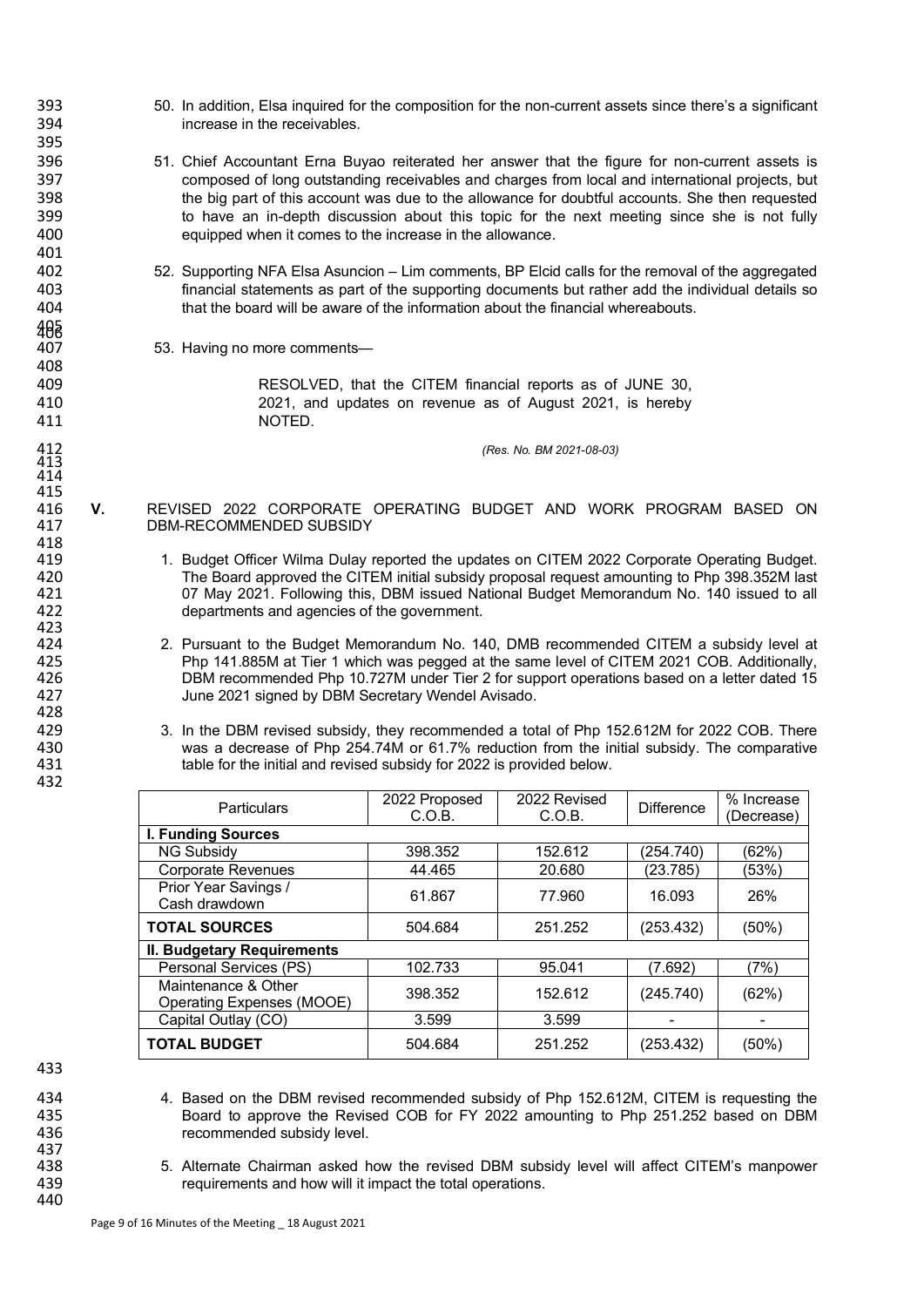- 441 6. Budget Officer Dulay replied that Personal Services (PS) salaries are funded by corporate funds.<br>442 **19. It has no effect CITEM subsidy, and it will be accounted on cash drawdown**. It has no effect CITEM subsidy, and it will be accounted on cash drawdown.
- 444 7. BM Elcid Pangilinan asked for information regarding the Tier 1 and Tier 2 of the subsidy. The 445 definition, components, and differences of the tiers were requested.
- 447 8. Budget Officer Dulay answered that under the Tier 1 are the regular projects of CITEM such as<br>448 the signature events and the overseas trade fairs. On the other hand. Tier 2 covers the new or 448 the signature events and the overseas trade fairs. On the other hand, Tier 2 covers the new or<br>449 enhance projects and the support to operations such as digital promotions. enhance projects and the support to operations such as digital promotions.
- 451 9. BM Toby Marcelo asked for clarification of the deduction in corporate revenues. He asked<br>452 whether this is recommended by DBM, or this is based on CITEM's adjustment on the revised 452 whether this is recommended by DBM, or this is based on CITEM's adjustment on the revised<br>453 COB based on the DBM proposed corporate subsidy. COB based on the DBM proposed corporate subsidy.
- 455 10. Budget Officer Dulay responded that the target revenues are normally based on the projects<br>456 projected for the year. At present, guidelines with GCG requires CITEM to have a cost recovery 456 projected for the year. At present, guidelines with GCG requires CITEM to have a cost recovery<br>457 https://www.casteria.org/2012/2013/2013/2014 at the projected income and number of exhibitors are considered as 457 ration (CRR) for every project. The projected income and number of exhibitors are considered as<br>458 well. Hence, considering all these factors, CITEM came up with Php 20.680M equivalent to the 458 well. Hence, considering all these factors, CITEM came up with Php 20.680M equivalent to the project CRR for 2022.
- 461 11. Corplan Officer Romina Magno presented the Proposed Work Program for 2022 based on DBM-462 Recommended subsidy level. The DBM has recommended a subsidy level for FY 2022 463 amounting to Php 141.85M for Tier 1 and Php 10.727 for Tier 2 projects, which totals to Php 252.612M.
- 466 12.The DBM subsidy level will earmark an allocation of Php 90.012M for operations, and the rest to 467 support to operations and the admin services. This operations budget will fund CITEM's work<br>468 strate fair participations and the CO22 which consist of signature events overseas trade fair participations and 468 program for FY 2022, which consist of signature events, overseas trade fair participations, and maintenance of digital platforms.
- 471 13. The work program for 2022 shall consist of four signature events and four overseas trade fair<br>472 participations. The signature events include IFEX Philippines Hybrid Event. Manila FAME Digital 472 participations. The signature events include IFEX Philippines Hybrid Event, Manila FAME Digital<br>473 Event. SSX Online-Digital Conference and Exhibition. and CREATE Philippines Digital Event. On 473 Event, SSX Online-Digital Conference and Exhibition, and CREATE Philippines Digital Event. On 474 the other hand, overseas trade fair participation consists of GULFOOD (Hybrid Participation),<br>475 China International Import Expo (Hybrid Participation), Maison&Obiet and More (Digital), and NY 475 China International Import Expo (Hybrid Participation), Maison&Objet and More (Digital), and NY 476 NOW (Digital).
- 478 14. CITEM notes the Board that the mounting of IFEX Philippines physical component will be subject<br>479 to availability of additional funds and will depend on the COVID-19 situation of the country. to availability of additional funds and will depend on the COVID-19 situation of the country.
- 481 15. Furthermore, CITEM continues to develop, enhance, and upgrade the digital platforms for the 482 Home-Fashion Lifestyle, Food and Beverage, Created and Sustainability sectors. These are<br>483 FAME+. CREATE Philippines website. SSX website. and IFEX Connect. FAME+, CREATE Philippines website, SSX website, and IFEX Connect.
- 485 16. Based on this work program, as submitted to the DBM, under the Program Expenditure<br>486 1990 Classification (PREXC) for commitment to FY 2022 and to be reflected in the Performance 486 Classification (PREXC) for commitment to FY 2022 and to be reflected in the Performance<br>487 **Information Section of the National Expenditure Program (NEP): CITEM targets shall be as** 487 Information Section of the National Expenditure Program (NEP); CITEM targets shall be as<br>488 follows:  $follows$

| Organizational<br><b>Outcomes</b>       | <b>Performance Indicators</b>                                                                 | 2022 Targets b/ |
|-----------------------------------------|-----------------------------------------------------------------------------------------------|-----------------|
|                                         | <b>Outcome Indicators</b>                                                                     |                 |
| Increased Trade Promotion<br>Activities | 1. Percentage increase in number of companies<br>participating in Export Promotion Activities | $N/A$ $c/$      |
|                                         | in<br>Percentage of returning companies<br>2.<br><b>Signature Events</b>                      | 47%             |
|                                         | 3. Percentage increase in the amount of potential<br>export orders                            | $N/A$ $c/$      |
|                                         | <b>Output Indicators</b>                                                                      |                 |
| <b>Export/Trade Promotion</b>           | 1. Total export orders (in million USD)                                                       | 66.49 a/        |
| Program                                 | 2. Number of companies participating in Export<br>promotion activities                        | 718 a/          |
|                                         | 3. Number of Trade Inquiries in Export Promotion<br>Events                                    | $5.691$ a/      |
|                                         | 4. Number of Trade Buyers attending Export<br>Promotion Events (unique count)                 | $2.684$ a/      |

Page 10 of 16 Minutes of the Meeting \_ 18 August 2021

484<br>485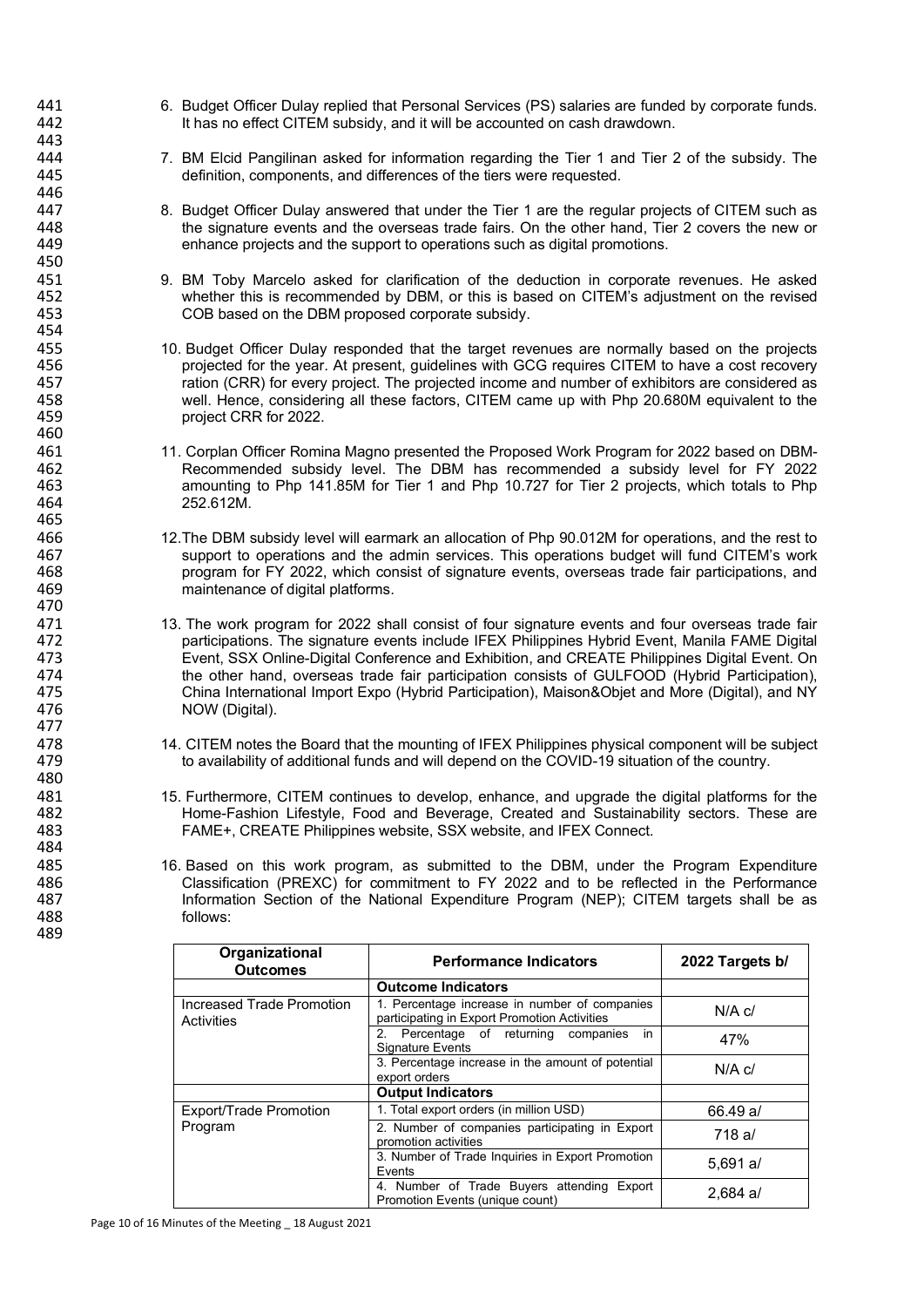- 492 17. Alternate Chairman asked for the plans or strategies to meet CITEM's target output indicators<br>493 hased on the four signature events and overseas trade fairs for 2022. based on the four signature events and overseas trade fairs for 2022.
- 495 18. Corplan Officer Magno replied that CITEM is looking forward to launching hybrid events.<br>496 However, these events are dependent on the additional budget inclusion CITEM will receive next 496 However, these events are dependent on the additional budget inclusion CITEM will receive next<br>497 sear from external sources such as. DTI. DBM. senate. congress. or third-party institutions (PBC. 497 year from external sources such as, DTI, DBM, senate, congress, or third-party institutions (PBC, 498 **PhilExport, etc.). These events will also depend on the COVID-19 situation. In response, a large**<br>499 **part of the budget is allocated to enhancing and improving digital platforms to meet the targets for** part of the budget is allocated to enhancing and improving digital platforms to meet the targets for 500 2022.
- 502 19. Additionally, the revenue target is 22% CRR. In the previous Board Meetings, CITEM mentioned<br>503 that they are coming up with a financial overview. The output of this will be a financial projection 503 that they are coming up with a financial overview. The output of this will be a financial projection<br>504 coming from the revenue of the digital platforms of CITEM. Hence, CITEM is preparing to hold 504 coming from the revenue of the digital platforms of CITEM. Hence, CITEM is preparing to hold<br>505 workshops with their consultants to gain insights on how to monetize the digital assets. workshops with their consultants to gain insights on how to monetize the digital assets.
- 507 20. Alternate Chairman also inquired of the foreseeable challenges that can affect CITEM's performance.
- 510 21. Corplan Officer Magno answered that the main challenge is the COVID-19 pandemic situation. 511 Fortunately, CITEM is moving towards strengthening of digital platforms because it can transcend<br>512 secographical and time limitations. CITEM is banking on digital platforms to deliver the targets. 512 geographical and time limitations. CITEM is banking on digital platforms to deliver the targets.
- 514 22. BM Elsa Asuncion-Lim asked for the rough numerical estimate of the costs. She also inquired<br>515 whether the output indicators for the 2022 targets are gross revenue or net revenue. whether the output indicators for the 2022 targets are gross revenue or net revenue.
- 517 23. Corplan Officer Magno replied that the projects total to Php 46.122M represented by the table<br>518 below: below:

| <b>PROJECT/EVENT</b>                | <b>FORMAT</b>            | <b>BUDGET (PHP)</b> |
|-------------------------------------|--------------------------|---------------------|
| <b>Signature Events</b>             |                          |                     |
| <b>IFEX Philippines</b>             | <b>Hybrid or Digital</b> | P 3.211 M           |
| Manila FAME                         | Digital                  | P 17.061 M          |
| Sustainability Solutions Expo (SSX) | Digital                  |                     |
| <b>CREATE Philippines</b>           | Digital                  | P 6.000 M           |
| <b>Overseas Trade Fairs (OTFs)</b>  |                          |                     |
| <b>GULFOOD</b>                      | Hybrid + B2B             | P 9.850M            |
| <b>CIIE</b>                         | Hybrid + Digital         | P 10.000M           |
| <b>NYNOW</b>                        | Digital                  |                     |
| <b>MOM</b>                          | Digital                  |                     |
| <b>TOTAL BUDGET</b>                 |                          | P46.122M            |

520

525<br>526

529

533

541

- 522 24. BM Elsa raised an inquiry on where CITEM expects to get the additional funds for IFEX<br>523 Philippines. She also asked for clarification if CITEM will need additional funding to conduct 523 Fhilippines. She also asked for clarification if CITEM will need additional funding to conduct<br>524 http://www.callevents. Otherwise, if CITEM only pursues digital events additional funding is not needed. physical events. Otherwise, if CITEM only pursues digital events additional funding is not needed.
- 526 25. Corplan Officer Magno answered that in coordination with the Operations, CITEM is looking at additional inclusions on the Senate, Congress, DTI, DTI Programs such as RAPID, PhilExport, 528 EBC, and the agencies that support MSMEs in CITEM events.
- 530 26. ED Pauline added that CITEM is looking to do a project cost sharing for the physical event of the 531 FEX PH so that CITEM would be able to fund the digital event. She also confirmed that CITEM IFEX PH so that CITEM would be able to fund the digital event. She also confirmed that CITEM 532 will only need additional funding to conduct physical events.
- 534 27. BM Toby asked for a comparative matrix between the proposed budget/workplan, and the 535 adjusted work program based on the revised DBM recommended subsidy. He also commented 536 that it is unclear if there projects in the proposed budget that are going to be deferred or not 537 implemented because of the DBM subsidy. He suggested to have a comparative matrix that<br>538 consists of the programs prioritized, programs deferred, and the cost-sharing mechanisms with 538 consists of the programs prioritized, programs deferred, and the cost-sharing mechanisms with 539 partners. This will give the Board an idea if the projects will be funded using other cost-sharing or revenue-sharing sources.

516<br>517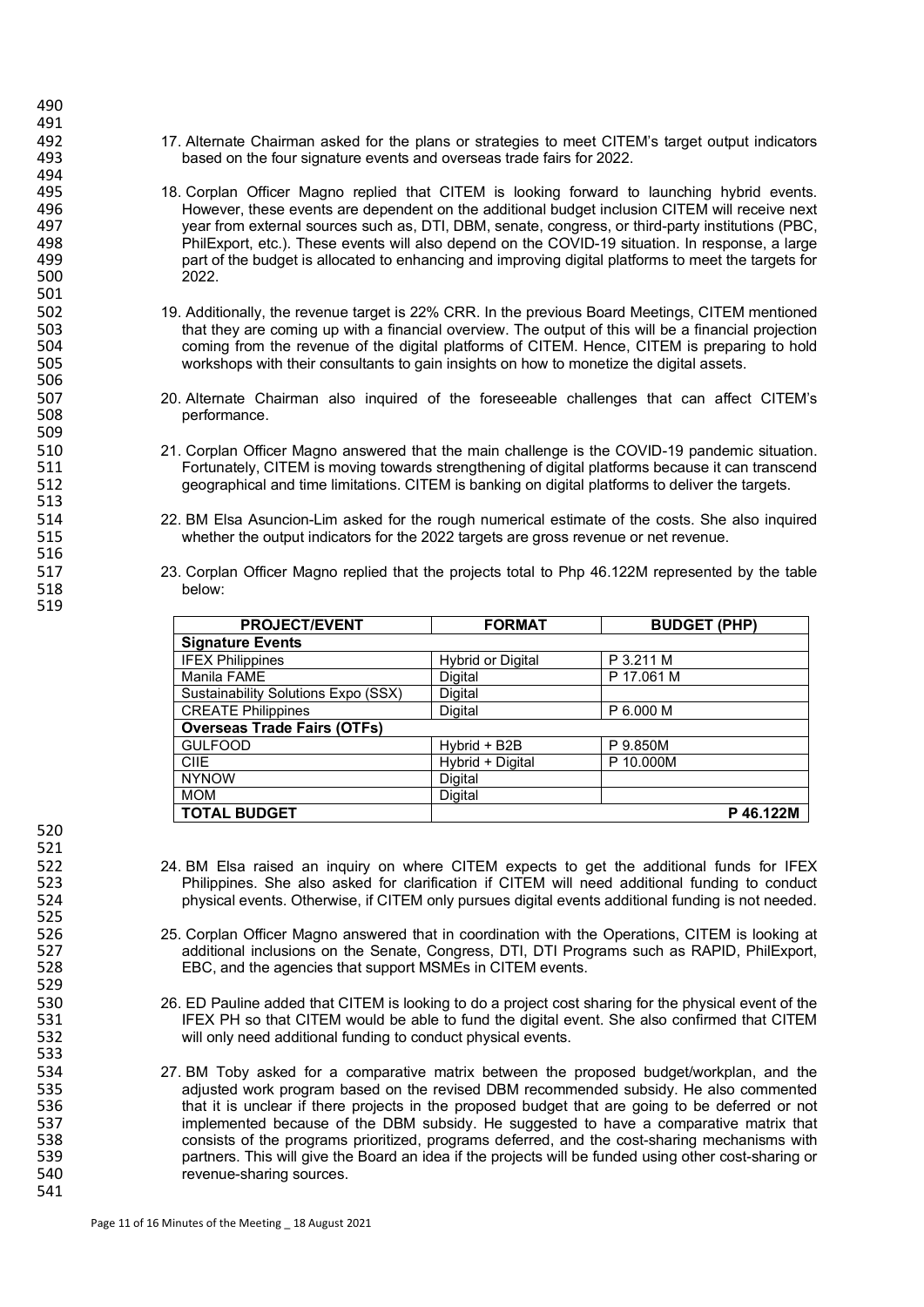- 542 28. BM Toby also asked for the projects that were deprioritized considering there was a large cut<br>543 from the Php 500.000M original proposed subsidy. from the Php 500.000M original proposed subsidy.
- 545 29. Corplan Officer Magno replied that the Tier 2 projects that were originally proposed for subsidy<br>546 sequest were not funded because of the budget cuts. The original Tier 2 projects include some 546 request were not funded because of the budget cuts. The original Tier 2 projects include some 547 overseas trade fairs, development program, merchandise development program, product 548 development for Manila FAME and Value Food innovation, and the support to digital promotion<br>549 sactivities. As for the Tier 1 projects, the physical components cannot be funded that is why activities. As for the Tier 1 projects, the physical components cannot be funded that is why 550 CITEM is resorting to digital means.
- 552 30. Atty. Marpuri suggested to include this topic in the Matters Arising for the next Board Meeting.<br>553 Corplan Officer Magno added that she can provide the Board members a copy of the CITEM 553 Corplan Officer Magno added that she can provide the Board members a copy of the CITEM<br>554 2022 Workplan for the Board's appreciation. 2022 Workplan for the Board's appreciation.
- 556 31. Alternate Chairman sought for any motion from the Board to approve the Revised 2022 COB<br>557 and Work Program based on the DBM recommended subsidy level. BM Toby moved for the 557 and Work Program based on the DBM recommended subsidy level. BM Toby moved for the 558 same opproval of Board of the COB and the Work Program as the result of the NG subsidy. approval of Board of the COB and the Work Program as the result of the NG subsidy.
- 560 32. BM Elcid Pangilinan asked for a clarification if the Board must approve this agenda right away or<br>561 the Board still has a leeway to approve this agenda next meeting. He commented that there were 561 the Board still has a leeway to approve this agenda next meeting. He commented that there were<br>562 sepending questions and details to be presented by the management as to the impact of the 562 bending questions and details to be presented by the management as to the impact of the 563 563 resources on the programs and projects. Based on these circumstances, BM Elcid proposed a motion of deferment of the approval of this agenda.
- 566 33. BM Toby asked whether there are any timelines that need to be complied. Otherwise, the Board<br>567 can support the deferment of the approval. can support the deferment of the approval.
- 569 34. Alternate Chairman supported the motion of BM Elcid because there are questions that needs to<br>570 be clarified. He suggested also to defer the agenda to the next Board Meeting. be clarified. He suggested also to defer the agenda to the next Board Meeting.
- 572 35. Budget Officer Dulay replied that a part of the requirements of the DBM in the submission of 573 COB of CITEM is the certificate of Board Approval. CITEM submitted the COB last July but 573 COB of CITEM is the certificate of Board Approval. CITEM submitted the COB last July but<br>574 sequested it to be submitted following the Board Meeting. She said that deadline was last July. requested it to be submitted following the Board Meeting. She said that deadline was last July.
- 576 36. Alternate Chairman asked for the clarification of the deadline of the submission of COB and<br>577 whether the Board can defer it for the next meeting. whether the Board can defer it for the next meeting.
- 579 37. Atty. Marpuri suggested to communicate with the DBM that this agenda is alleviated to the Board<br>580 for Board Approval and there is an ongoing presentation and preparation of the documents. She 580 for Board Approval and there is an ongoing presentation and preparation of the documents. She<br>581 sadvised to convey the ongoing or continuation of the proposal for the revised Work Program and 581 advised to convey the ongoing or continuation of the proposal for the revised Work Program and<br>582 the approval of the revised COB based on the DBM recommended subsidy. the approval of the revised COB based on the DBM recommended subsidy.
- 584 38. BM Elcid stated that if the Board may be allowed by DBM with continuation of the proposal and 585 approval for the next Board Meeting, then the Board could give this response.
- 587 39. ED Pauline suggested to contact the DBM while the Board Meeting is ongoing so that the 588 agenda can be deferred.
- 590 40.Later in the Board Meeting, BM Toby asked for clarification from Ms. Wilma Dulay if she already 591 received feedback from DBM concerning the deferment of CITEM 2022 Corporate Operating<br>592 592 Budget and whether CITEM can still submit the documents after the next Board Meeting. Budget and whether CITEM can still submit the documents after the next Board Meeting.
- 594 41.Budget Officer Dulay, according to her contact with DBM, confirmed that CITEM can still submit 595 the CITEM 2022 Corporate Operating Budget to DBM by September 2021. CITEM will likewise<br>596 follow up the necessary documents. follow up the necessary documents.
- 598 42.The Board Members have concurred to the deferment of the Revised 2022 Corporate Operating 599 Budget and Work Program Based on DBM-Recommended Subsidy, which will be discussed 600 under matters arising for the next Board Meeting.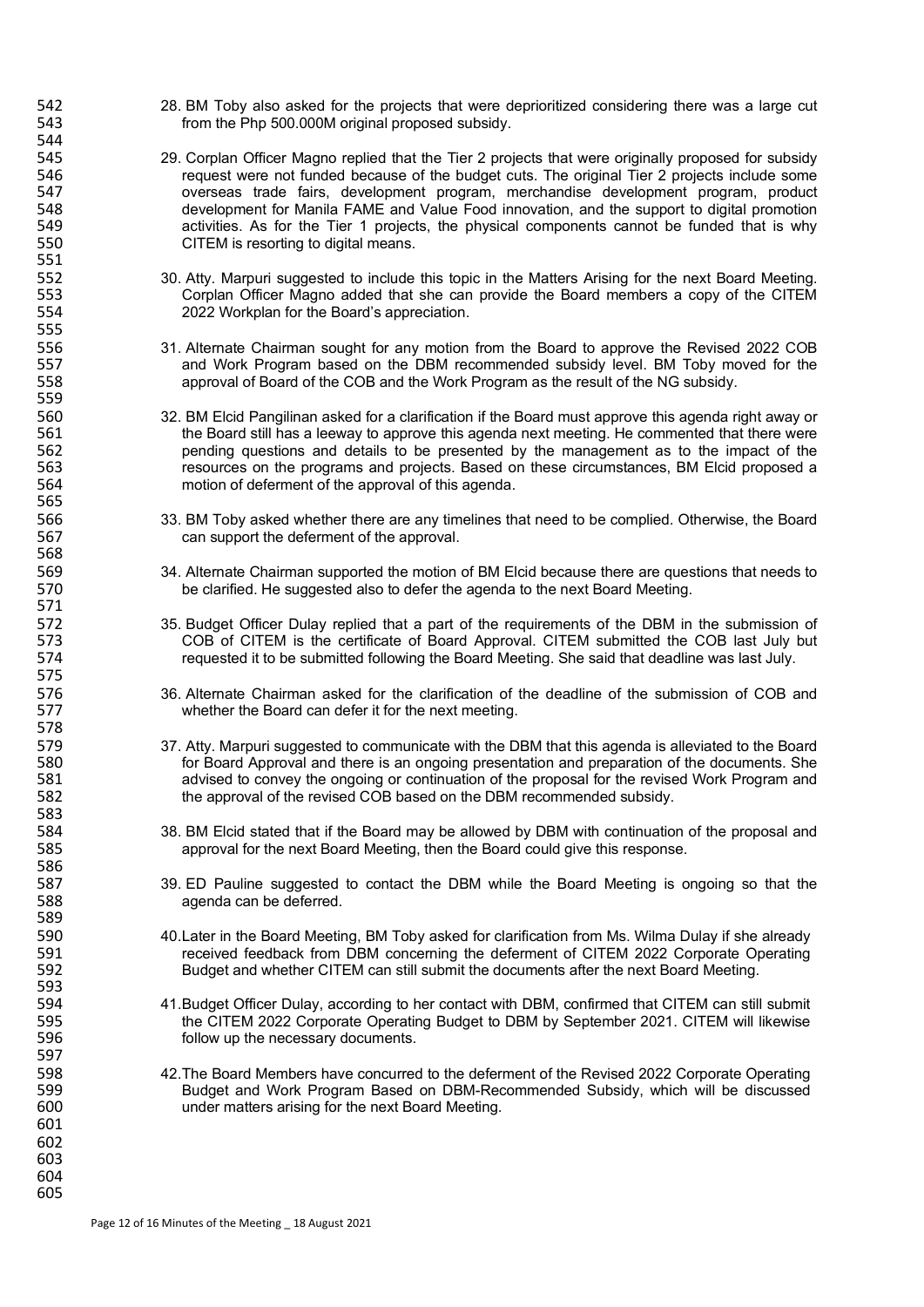## 606 **VI.** 2021 MODIFIED PERFORMANCE EVALUATION SYSTEM

607<br>608 608 1. Corplan Officer Romina Magno presented the GCG-transmitted and modified CITEM 609 **Performance Evaluation System (Scorecard)** for 2021. The CITEM strategy map consists of 610 seven (7) strategic objectives namely: 611 a. Ensure Financial Sustainability 613 b. Improve Stakeholder's Satisfaction<br>614 c. Increase Stakeholder Awareness 614 c. Increase Stakeholder Awareness<br>615 d. Accelerate the Growth and Devel 615 d. Accelerate the Growth and Development of SMEs and the Creative economy<br>616 616 d. Institutionalize systems and processes including the enhance and development 616 e. Institutionalize systems and processes including the enhance and development of CITEM's 617 digital promotion structure<br>618 f. Improve Organization effic 618 f. Improve Organization efficiency<br>619 f. Enhance the competencies of C g. Enhance the competencies of CITEM Workforce 620 621 2. Under each strategic objective are the strategic measures which make up the CITEM PES 622 Scorecard for 2021. The table below represents the comparison of the original CITEM proposal 623 for the PES Scorecard the modifications made by the GCG: 624

|                                                                                                                                                      | Proposed FY 2021 PES                                                                         |                                                                | GCG-Transmitted FY 2021 PES                                                                                                                 |                                                                                                                      |                                                                        |
|------------------------------------------------------------------------------------------------------------------------------------------------------|----------------------------------------------------------------------------------------------|----------------------------------------------------------------|---------------------------------------------------------------------------------------------------------------------------------------------|----------------------------------------------------------------------------------------------------------------------|------------------------------------------------------------------------|
| <b>STRATEGIC</b><br><b>MEASURES (SMs)</b>                                                                                                            | <b>Formula</b>                                                                               | <b>Target/Weight</b>                                           | <b>Remarks</b>                                                                                                                              | Formula                                                                                                              | Target/Weight                                                          |
| <b>SM1. Cost Recovery</b><br>Ratio (CRR)                                                                                                             | <b>Total Revenue from</b><br>Promotional Events /<br><b>Total Project Cost</b>               | 20%<br>Weight:20%                                              | Measure and Target<br>Retained                                                                                                              | <b>Total Revenue from</b><br>Promotional Events /<br><b>Total Project Cost</b>                                       | 20%<br>Weight: 25%                                                     |
| <b>SM2. Budget Utilization</b><br>Rate                                                                                                               | Total Obligations (Net of<br>PS) / DBM-Approved<br>Corporate Operating<br>Budget (Net of PS) | Not lower than 90% but<br>not exceeding<br>100%<br>Weight: 10% | (Actual / Target) x Weight<br>Measure and Target<br>Retained<br>All or Nothing                                                              | <b>Total Obligations (Net</b><br>of PS) / Total DBM-<br>Approved Corporate<br><b>Operating Budget (Net</b><br>of PS) | Not lower than 90%<br>but not exceeding<br>100%<br>Weight:10%          |
|                                                                                                                                                      |                                                                                              |                                                                | <b>SM3. Percentage of Satisfied Customers</b>                                                                                               |                                                                                                                      |                                                                        |
| <b>SM3a.% of Satisfied</b><br><b>Customers (Exhibitors)</b><br>in Signature Events                                                                   | Number of Respondents<br>who gave a rating of at                                             | 90%<br>Weight: 2.5%                                            | Measured changed to:<br>SM3a. Physical Trade Fair<br><b>Exhibitors</b><br>(Actual/Target) x Weight<br>If Below $80\% = 0\%$                 | Number of<br>Respondents Who<br>Gave a Rating of At<br>Least Satisfactory /<br><b>Total Number of</b><br>Respondents | 90%<br>Weight:2.5%                                                     |
| SM3b. % of Customers<br>(Buyers) in Signature<br><b>Events</b>                                                                                       | least Satisfactory / Total<br>Number of Respondents                                          | 90%<br>Weight: 2.5%                                            | Measured changed to:<br>SM3b. Physical Trade Fair<br><b>Buvers</b><br>(Actual/Target) x Weight<br>If Below $80\% = 0\%$                     |                                                                                                                      | 90%<br>Weight:2.5%                                                     |
|                                                                                                                                                      |                                                                                              |                                                                | New Measure<br>SM3c. Digital Trade Fair<br><b>Exhibitors</b><br>(Actual/Target) x Weight<br>If Below $80\% = 0\%$                           | Number of<br>Respondents Who<br>Gave a Rating of At<br>Least Satisfactory /<br>Total Number of<br>Respondents        | 90%<br>Weight:2.5%                                                     |
|                                                                                                                                                      |                                                                                              |                                                                | New Measure<br>SM3d. Digital Trade Fair<br><b>Buyers</b><br>(Actual/Target) x Weight<br>If Below $80\% = 0\%$                               |                                                                                                                      | 90%<br>Weight:2.5%                                                     |
| SM4. No. of Trade<br><b>Buyers Attending</b><br><b>Export Promotion</b><br>Events (Physical) and<br><b>Registered in Digital</b><br><b>Platforms</b> | Actual Accomplishment                                                                        | 3,569<br>Weight:5%                                             | <b>New Measure</b><br>SM4a. Number of Trade<br><b>Buyers in Export</b><br><b>Promotion Events</b><br>(Physical)<br>(Actual/Target) x Weight | Actual Accomplishment                                                                                                | 2,684(Trade Buyers<br>Only, Unique Count)<br>Weight: 5%                |
|                                                                                                                                                      |                                                                                              |                                                                | New Measure<br>Sm4b. Number of Trade<br><b>Buyers in Export</b><br><b>Promotion Events</b><br>(Digital/Online)<br>(Actual/Target) x Weight  | Actual Accomplishment                                                                                                | 3,569(Trade Buyers<br>Only, Unique Count)<br>Weight: 5%                |
| SM5. Number of<br><b>Website Visitors (to</b><br>reflect Content<br><b>Marketing Impact)</b>                                                         | Actual Accomplishment                                                                        | 156,000 Website<br><b>Visitors</b><br>Weight: 5%               | Measure replaced with:<br>SM5. Establish a Board-<br>Approved Medium Term<br>Marketing Plan<br>All or Nothing                               | Actual Accomplishment                                                                                                | Board-Approved<br>Medium-Term (3-Year)<br>Marketing Plan<br>Weight: 5% |
| <b>SM6. Increase PR Value</b>                                                                                                                        | <b>Total PR Value for</b><br>CITEM's FY2021 Project                                          | P250 M<br>Weight: 5%                                           | Measure and Target<br>Retained<br>(Actual / Target) x Weight                                                                                | Total PR Value of<br>CITEM's 2021 Projects                                                                           | P250 M<br>Weight: 5%                                                   |

Page 13 of 16 Minutes of the Meeting \_ 18 August 2021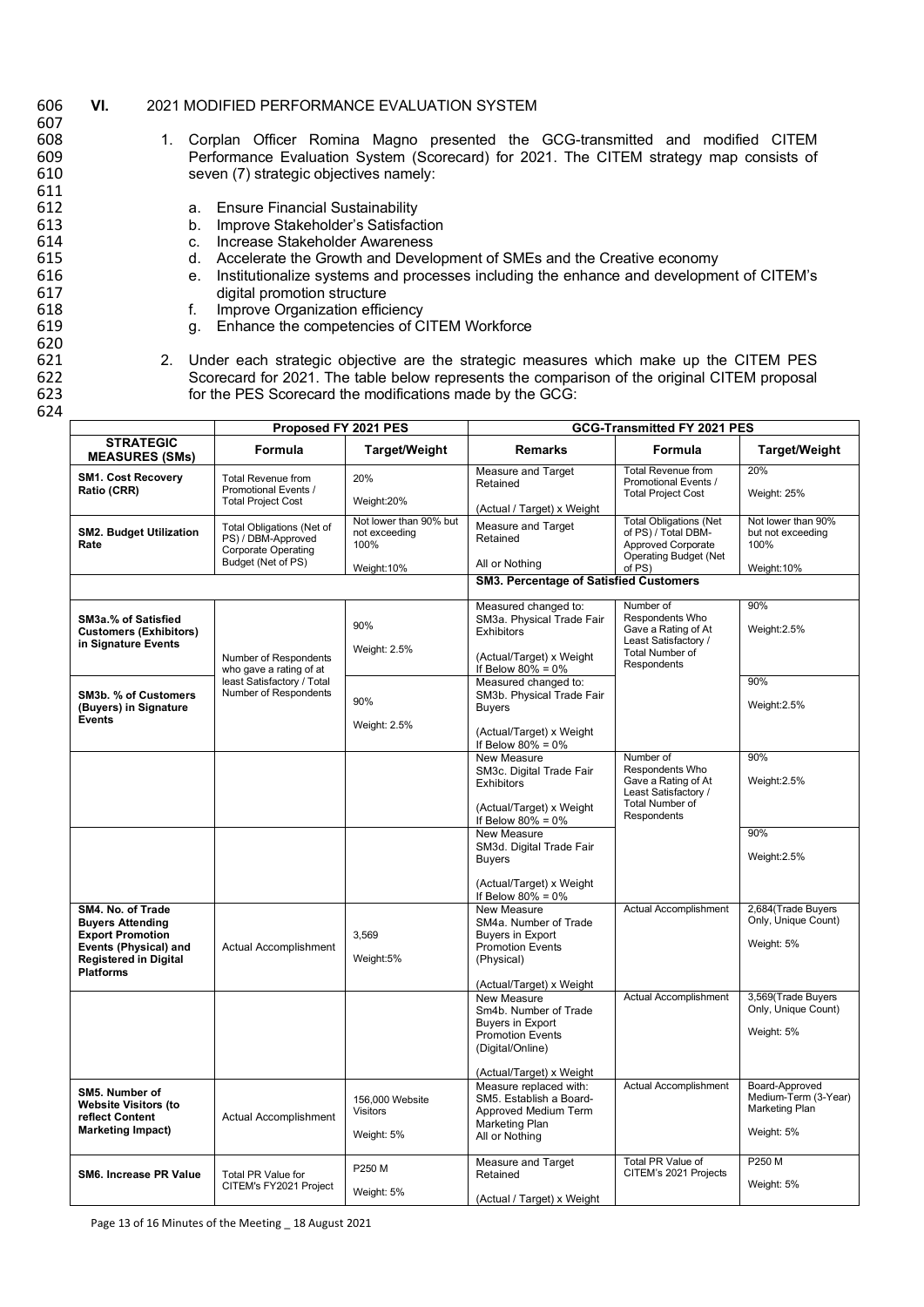| SM7. No. of Companies<br><b>Assisted through Export</b><br><b>Coaching Programs</b> | Actual Accomplishment                                                             | No. of Companies Assisted<br>Through the Modified<br>$MTEDP -$<br>1) 53 exporters under the<br>Intensified Promotion<br>activities, and<br>2) 70 exporters under the<br>Learning Sessions/KSS<br>program.<br>Weight: 5%                                             | Measure removed by GCG                                                                                     |                                                                     |                                                                                                         |
|-------------------------------------------------------------------------------------|-----------------------------------------------------------------------------------|---------------------------------------------------------------------------------------------------------------------------------------------------------------------------------------------------------------------------------------------------------------------|------------------------------------------------------------------------------------------------------------|---------------------------------------------------------------------|---------------------------------------------------------------------------------------------------------|
| SM8. No. of SMEs<br><b>Onboarded into Digital</b><br><b>Trade Platforms</b>         | Actual Accomplishment                                                             | 545<br>Weight:5%                                                                                                                                                                                                                                                    | Measure replaced with:                                                                                     | Actual Accomplishment                                               | 718<br>Weight: 10%                                                                                      |
| SM9. No. of Designs<br>Developed                                                    | Actual Accomplishment                                                             | 152<br>Weight:5%                                                                                                                                                                                                                                                    | Measure removed by GCG                                                                                     |                                                                     |                                                                                                         |
| SM10. No. of Creative<br><b>Goods Promoted</b>                                      | Actual Accomplishment                                                             | 2,500<br>Weight:5%                                                                                                                                                                                                                                                  | Measure removed by GCG                                                                                     |                                                                     |                                                                                                         |
| SM11. Completion of the<br><b>ISSP Commitments for</b><br>FY2021                    | Number of Systems Fully<br>Operational / Total<br>Number of Target<br>Commitments | 100% Attainment of the<br>following 2021 Deliverables<br>(based on DICT-approved<br>ISSP 2021-2023) of IT<br>systems related to Export<br>Promotion and Internal<br>Processes<br>1) CRM.<br>2) Content Mgt System<br>3) Records Management<br>System<br>Weight: 10% | Measure replaced with:<br>(Actual / Target) x Weight                                                       | Number of Deliverables<br>Attained2/Total<br>Number of Deliverables | 100% Attainment of<br>2021 Deliverables<br>(Based on DICT-<br>Endorsed/Approved<br>ISSP)<br>Weight: 10% |
| SM12. Improve<br><b>Processes to Quality</b><br><b>Management System</b>            | Actual Accomplishment                                                             | Pass Surveillance Audit<br>for ISO 9001:2015<br><b>Standards</b><br>Weight: 10%                                                                                                                                                                                     | Measure and Target<br>Retained<br>All or Nothing                                                           | Actual Accomplishment                                               | ISO 9001:2015<br>Recertification<br>Weight:<br>5%                                                       |
| SM13. Increase<br>Organization<br><b>Competency Baseline</b><br><b>Score</b>        | Actual Accomplishment                                                             | Increase Organization<br>Competency Baseline<br>Score<br>Weight: 10%                                                                                                                                                                                                | Measured changed to:<br>Improvement in the<br>Competency Baseline of<br>the Organization<br>All or Nothing | Competency Baseline<br>2021 - Competency<br>Baseline 2020           | Improvement in the<br><b>Competency Baseline</b><br>of the Organization<br>Weight:10%                   |

629

635

640

645

649

626 3. BM Elcid Pangilinan asked for the sense of the management regarding the achievements of the 627 targets is as modified by the GCG considering that it is already August and there are revised 628 targets.

630 4. Corplan Officer Magno replied that the challenges of CITEM is on the physical event-related 631 metrics. The GCG expanded the metrics and split them into digital and physical because of 632<br>632 CITEM's original proposal of hybrid events. However, CITEM changed the events to purely 632 CITEM's original proposal of hybrid events. However, CITEM changed the events to purely 633 digital in view of the COVID-19 situation. CITEM will appeal to disregard the physical event-<br>634 field metrics because CITEM cannot deliver the physical events. related metrics because CITEM cannot deliver the physical events.

636 5. For other metrics, CITEM is confident to achieve the remaining targets. Corplan Officer Magno<br>637 commended the GCG in replacing the website visitors to medium-term marketing plan. Having a commended the GCG in replacing the website visitors to medium-term marketing plan. Having a 3-year medium term marketing plan will be good for CITEM because it will help in planning the marketing strategy for the future years.

 6. For the IP Systems, CITEM originally proposed to be evaluated only on these 3 systems that CITEM can deliver in 2021. However, GCG is asking to deliver all the IT projects as approved by **DICT** for 2021 regardless of the budget and the obsoletion of some IT projects. Nonetheless, 644 **CITEM** already committed in the DICT approved plan. CITEM already committed in the DICT approved plan.

646 7. BM Elcid wants to be informed of the total weight of the strategic measures where CITEM finds<br>647 some difficulties In the interest of there is a chance that the PBB of CITEM and the PBI for the 647 some difficulties. In the interest of there is a chance that the PBB of CITEM and the PBI for the 648 source the hurdle rate. Board will not be approved, he wants to be informed if CITEM can achieve the hurdle rate.

650 8. Corplan Officer Magno answered that the hurdle rate for the scorecard has a 70% passing 651 score. This is enough for CITEM to offer incentive bonus to the employees. The PBB has two<br>652 components, the scorecard, and the corporate governance standards (CGS), CITEM only needs 652 components, the scorecard, and the corporate governance standards (CGS). CITEM only needs<br>653 to achieve a passing score of 70% for the scorecard and the compliance metrics required by 653 to achieve a passing score of 70% for the scorecard and the compliance metrics required by 654 GCG. The scorecard is still being approved and CITEM is due to report to GCG as of end of 655 June. CITEM is likewise collecting all the information for reporting to GCG for 1<sup>st</sup> Semester June. CITEM is likewise collecting all the information for reporting to GCG for 1<sup>st</sup> Semester<br>656 Semester Septemance of CITEM. Once this is done, CITEM can present the forecast for the 2<sup>nd</sup> Semester performance of CITEM. Once this is done, CITEM can present the forecast for the 2<sup>nd</sup> Semester 657 to the Board.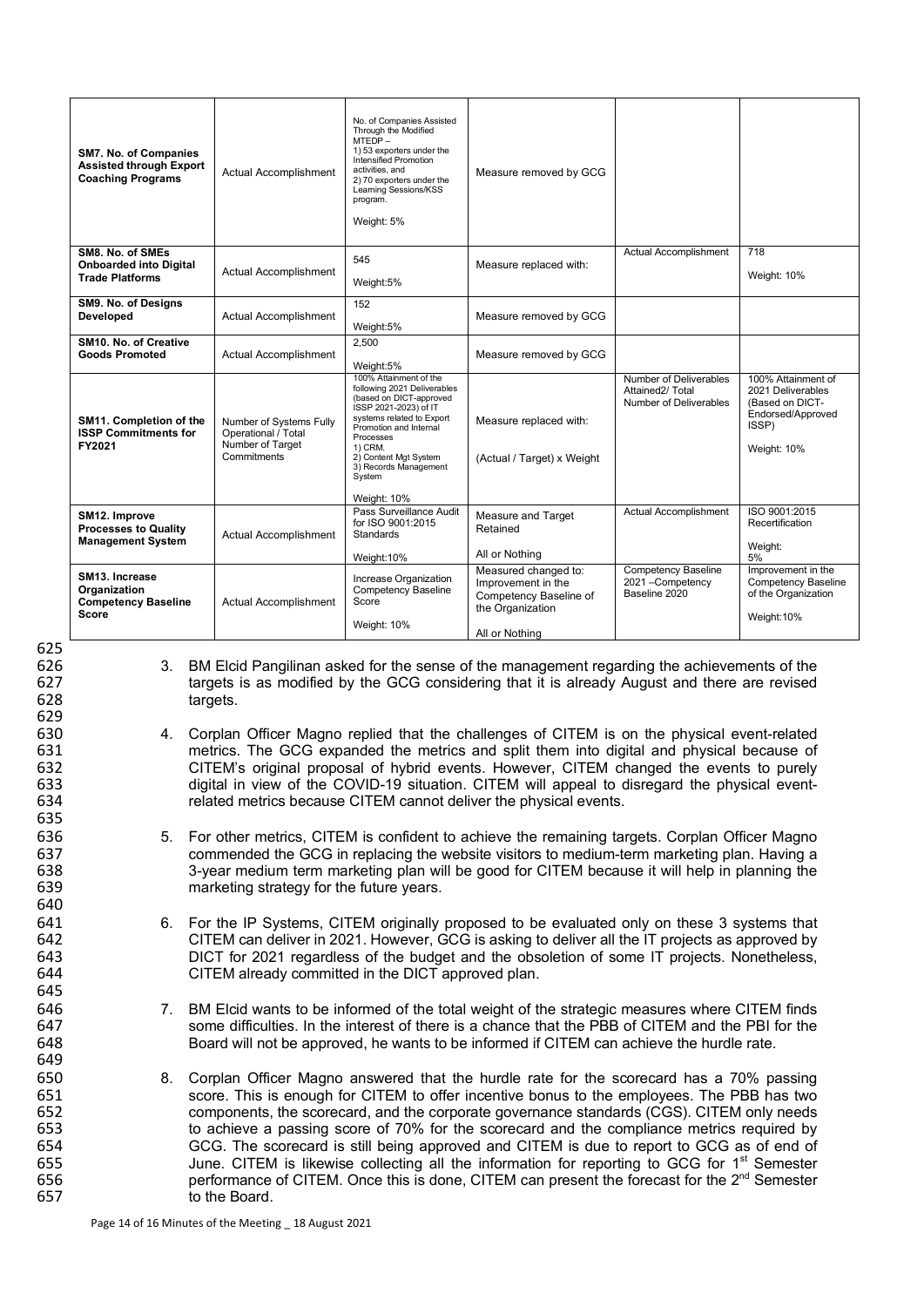- 659 659 9. Atty. Marpuri supplemented this with the information that there is an impact on the benefits 660 given to the workforce, especially on the PBB, PBI and the CAN. CITEM can get 70% of the 661 metrics for the CAN and 90% for the PBB.
- 663 10. Atty. Marpuri stated further that it is important for the CITEM Employees Association to have a<br>664 take on this matter, so that it can be a strategy to induce collective effort. This will also distribute for take on this matter, so that it can be a strategy to induce collective effort. This will also distribute<br>665 for the scorecard. After 665 responsibility to each respective point person and achieve the targets of the scorecard. After 666 the Board Meeting, CITEM plans to have a meeting with the employees to further discuss the 667<br>667 Sepang to present transparency and due diligence. PES and to present transparency and due diligence.
- 669 11. BM Elcid commented that it is incumbent on the Board to instruct the management on how to<br>670 manage the GCG-modified PES. He suggests that the action for this agenda is not an approval 670 manage the GCG-modified PES. He suggests that the action for this agenda is not an approval 671 because the GCG does not need a Board Approval for the things they already modified. He<br>672 bikewise recommends telling GCG that CITEM will have difficulties in achieving some of the 672 likewise recommends telling GCG that CITEM will have difficulties in achieving some of the 673 measures given the figures for 2021. Since CITEM already has the 1<sup>st</sup> Semester Performance, 673 measures given the figures for 2021. Since CITEM already has the 1<sup>st</sup> Semester Performance,<br>674 **Semester CITEM** can tell GCG to reconsider and. in their later evaluation, they can validate on the 674 CITEM can tell GCG to reconsider and, in their later evaluation, they can validate on the 675 difficulties and challenges CITEM faced in 2021.
- 677 12. Corplan Officer Magno clarified that in the transmittal letter of the scorecard, CITEM was<br>678 https://www.instructed by the GCG that renegotiations are not allowed. GCG wants CITEM to try achieving 678 instructed by the GCG that renegotiations are not allowed. GCG wants CITEM to try achieving 679 the targets the agency can manage and then report afterwards. This will be the basis of GCG in<br>680 ouestioning why some of the measures are not achieved. She also confirmed that the 680 questioning why some of the measures are not achieved. She also confirmed that the 681 benchmarks for the PBB is 90% and 70% for CAN.
- 683 13. BM Elcid replied that even though CITEM can provide justification towards the end of the 684 berformance year, it does not preclude CITEM from reminding the GCG. Every time CITEM 685<br>685 ferogram of the contract the variance of the CITEM's performance up to date, the challenges faced. 685 reports, they are not precluded to tell CITEM's performance up to date, the challenges faced, 686<br>686 and the reiterations of the request for the revision of the target. and the reiterations of the request for the revision of the target.
- 688 14. Corplan Officer Magno gave confirmation that these requests will be included in the monitoring 689 report for the 1<sup>st</sup> Semester.
- 691 15. BM Toby commented to take note of the GCG modifications on the strategic measures and<br>692 input indicators. The GCG modifications are more outcome-oriented in terms of the benefits 692 input indicators. The GCG modifications are more outcome-oriented in terms of the benefits 693 derived by the trade fair participants.
- 695 16. BM Toby also raised that CITEM can refresh the Board on the actions CITEM took for 2020. 696 CITEM had to request GCG reconsideration of the PES measures for 2020 because of the 697 impact of the pandemic. He suggested that CITEM can do that same for 2021 considering 698 CITEM proposed hybrid projects, physical, and digital. There are risks that the physical 699 components of these projects will not be delivered. He suggested for CITEM to ask for 700 **reconsideration from the GCG whenever there is an opportunity to report to remind the GCG of** 701 the ongoing impact of pandemic and lockdowns on CITEM's operations.
- 703 17. Alternate Chairman asked for the pleasure of the Board whether the motion is to defer the 704 approval of Modified CITEM 2021 PES Scorecard.
- 706 18. BM Elcid proposed a different motion for the Board to Note the GCG modified PES for CITEM<br>707 https://www.com/and for the Management to include in its response and report to the GCG the reiteration of the 707 and for the Management to include in its response and report to the GCG the reiteration of the 708<br>708 completed for the further revisions given the challenged CITEM faces in 2021. request for the further revisions given the challenged CITEM faces in 2021.
	- 19. ED Pauline seconded the motion and there was no objection from the other Board members.
- 712 20. Having no further comments—

714 THESOLVED that the 2021 CITEM Modified Performance Evaluation<br>715 System, is hereby DULY NOTED."<br>716 (Res. No. BM 2021-08-05) System, is hereby DULY NOTED."

716 *(Res. No. BM 2021-08-05)*

718 "RESOLVED FURTHER that the CITEM Management will include the 719 719 request of further revisions in the Modified Performance Evaluation<br>720 metabolisy System in its response and report to the GCG." System in its response and report to the GCG."

658

662

668

676<br>677

682

687

690

694<br>695

702

705

709

711

713

717